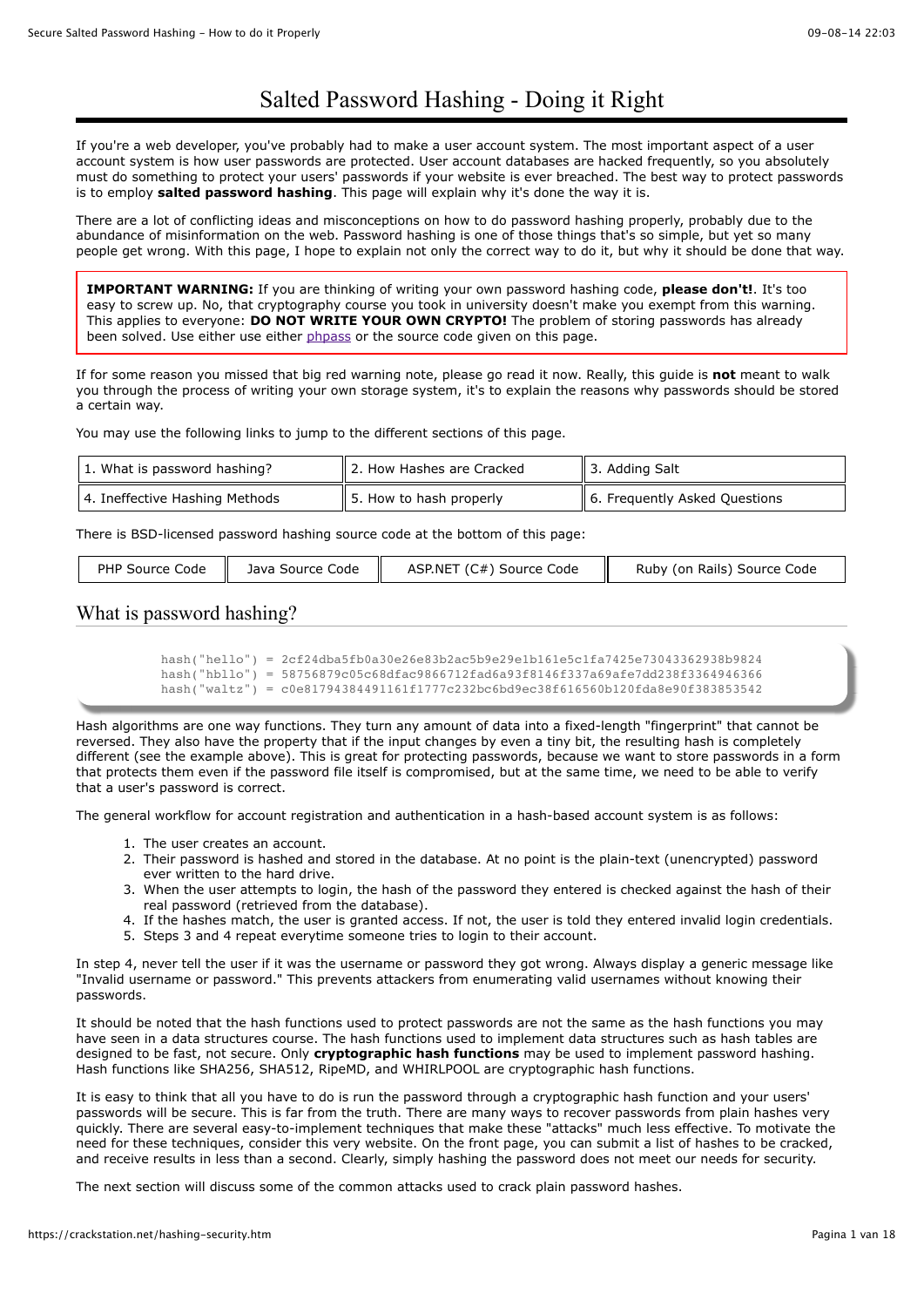#### How Hashes are Cracked

#### **Dictionary and Brute Force Attacks**

| Dictionary Attack                                                |                        | Brute Force Attack                                                  |
|------------------------------------------------------------------|------------------------|---------------------------------------------------------------------|
| Trying apple<br>Trying blueberry<br>Trying justinbeiber : failed | : failed<br>: failed   | Trying aaaa : failed<br>Trying aaab : failed<br>Trying aaac: failed |
| Trying letmein<br>Trying s3cr3t                                  | : failed<br>: success! | Trying acdb: failed<br>Trying acdc : success!                       |

The simplest way to crack a hash is to try to guess the password, hashing each guess, and checking if the guess's hash equals the hash being cracked. If the hashes are equal, the guess is the password. The two most common ways of guessing passwords are **dictionary attacks** and **brute-force attacks**.

A dictionary attack uses a file containing words, phrases, common passwords, and other strings that are likely to be used as a password. Each word in the file is hashed, and its hash is compared to the password hash. If they match, that word is the password. These dictionary files are constructed by extracting words from large bodies of text, and even from real databases of passwords. Further processing is often applied to dictionary files, such as replacing words with their "leet speak" equivalents ("hello" becomes "h3110"), to make them more effective.

A brute-force attack tries every possible combination of characters up to a given length. These attacks are very computationally expensive, and are usually the least efficient in terms of hashes cracked per processor time, but they will always eventually find the password. Passwords should be long enough that searching through all possible character strings to find it will take too long to be worthwhile.

There is no way to prevent dictionary attacks or brute force attacks. They can be made less effective, but there isn't a way to prevent them altogether. If your password hashing system is secure, the only way to crack the hashes will be to run a dictionary or brute-force attack on each hash.

#### **Lookup Tables**

Searching: 5f4dcc3b5aa765d61d8327deb882cf99: FOUND: password5 Searching: 6cbe615c106f422d23669b610b564800: not in database Searching: 630bf032efe4507f2c57b280995925a9: FOUND: letMEin12 Searching: 386f43fab5d096a7a66d67c8f213e5ec: FOUND: mcd0nalds Searching: d5ec75d5fe70d428685510fae36492d9: FOUND: p@ssw0rd!

Lookup tables are an extremely effective method for cracking many hashes of the same type very quickly. The general idea is to **pre-compute** the hashes of the passwords in a password dictionary and store them, and their corresponding password, in a lookup table data structure. A good implementation of a lookup table can process hundreds of hash lookups per second, even when they contain many billions of hashes.

If you want a better idea of how fast lookup tables can be, try cracking the following sha256 hashes with CrackStation's [free hash cracker.](https://crackstation.net/)

> c11083b4b0a7743af748c85d343dfee9fbb8b2576c05f3a7f0d632b0926aadfc 08eac03b80adc33dc7d8fbe44b7c7b05d3a2c511166bdb43fcb710b03ba919e7 e4ba5cbd251c98e6cd1c23f126a3b81d8d8328abc95387229850952b3ef9f904 5206b8b8a996cf5320cb12ca91c7b790fba9f030408efe83ebb83548dc3007bd

#### **Reverse Lookup Tables**

```
Searching for hash(apple) in users' hash list... : Matches [alice3, 0bob0, charles8]
Searching for hash(blueberry) in users' hash list... : Matches [usr10101, timmy, john91]
Searching for hash(letmein) in users' hash list... : Matches [wilson10, dragonslayerX,
joe1984]
Searching for hash(s3cr3t) in users' hash list... : Matches [bruce19, knuth1337, john87]
Searching for hash(z@29hjja) in users' hash list... : No users used this password
```
This attack allows an attacker to apply a dictionary or brute-force attack to many hashes at the same time, without having to pre-compute a lookup table.

First, the attacker creates a lookup table that maps each password hash from the compromised user account database to a list of users who had that hash. The attacker then hashes each password guess and uses the lookup table to get a list of users whose password was the attacker's guess. This attack is especially effective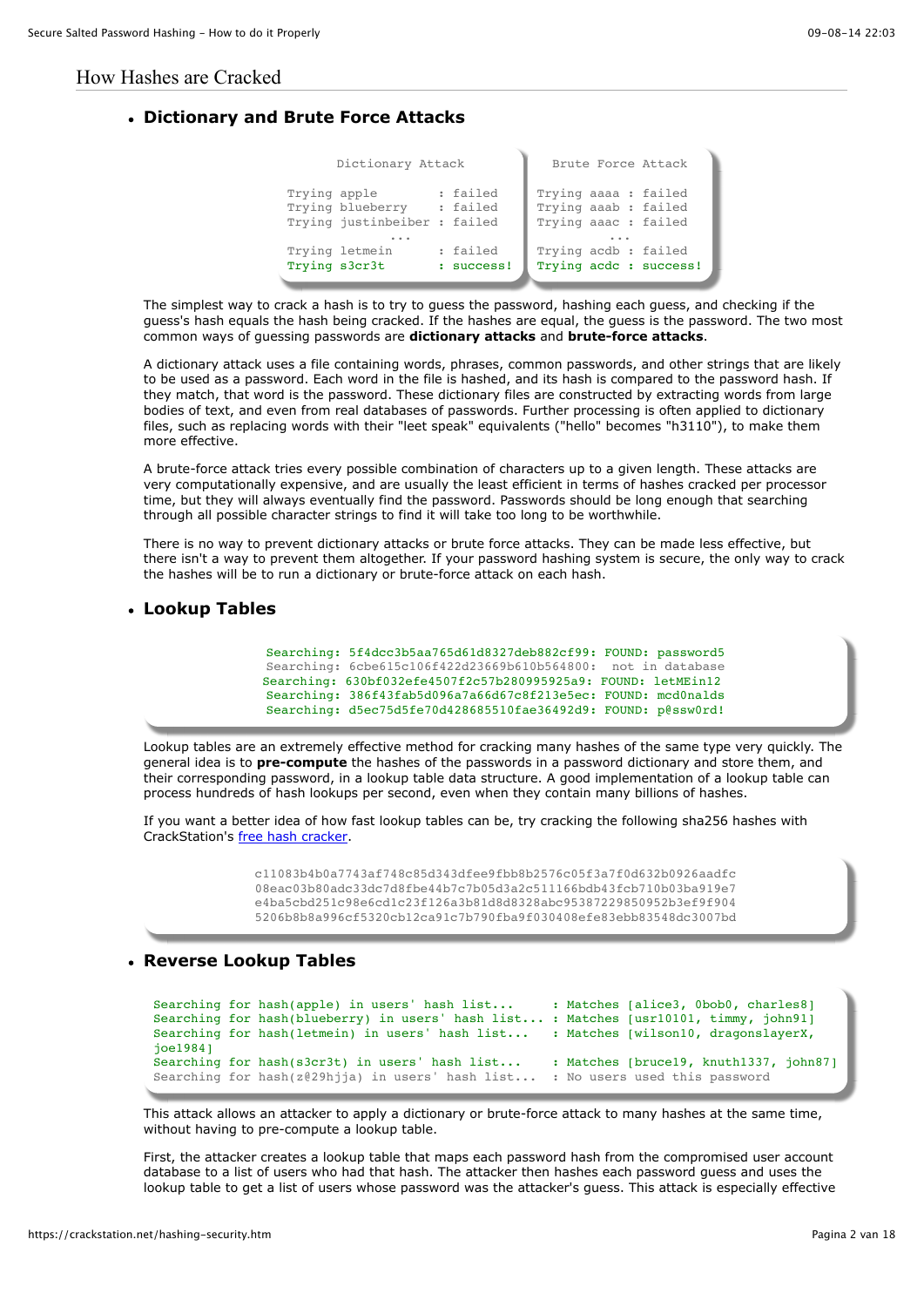because it is common for many users to have the same password.

#### **Rainbow Tables**

Rainbow tables are a time-memory trade-off technique. They are like lookup tables, except that they sacrifice hash cracking speed to make the lookup tables smaller. Because they are smaller, the solutions to more hashes can be stored in the same amount of space, making them more effective. Rainbow tables that can crack any md5 hash of a password up to 8 characters long [exist.](http://www.freerainbowtables.com/en/tables2/)

Next, we'll look at a technique called salting, which makes it impossible to use lookup tables and rainbow tables to crack a hash.

# Adding Salt

```
hash("hello") = 2cf24dba5fb0a30e26e83b2ac5b9e29e1b161e5c1fa7425e73043362938b9824
hash("hello" + "QxLUF1bgIAdeQX") = 9e209040c863f84a31e719795b2577523954739fe5ed3b58a75cff2127075ed1
hash("hello" + "bv5PehSMfV11Cd") = d1d3ec2e6f20fd420d50e2642992841d8338a314b8ea157c9e18477aaef226ab
hash("hello" + "YYLmfY6IehjZMQ") = a49670c3c18b9e079b9cfaf51634f563dc8ae3070db2c4a8544305df1b60f007
```
Lookup tables and rainbow tables only work because each password is hashed the exact same way. If two users have the same password, they'll have the same password hashes. We can prevent these attacks by randomizing each hash, so that when the same password is hashed twice, the hashes are not the same.

We can randomize the hashes by appending or prepending a random string, called a **salt**, to the password before hashing. As shown in the example above, this makes the same password hash into a completely different string every time. To check if a password is correct, we need the salt, so it is usually stored in the user account database along with the hash, or as part of the hash string itself.

The salt does not need to be secret. Just by randomizing the hashes, lookup tables, reverse lookup tables, and rainbow tables become ineffective. An attacker won't know in advance what the salt will be, so they can't pre-compute a lookup table or rainbow table. If each user's password is hashed with a different salt, the reverse lookup table attack won't work either.

In the next section, we'll look at how salt is commonly implemented incorrectly.

# The WRONG Way: Short Salt & Salt Reuse

The most common salt implementation errors are reusing the same salt in multiple hashes, or using a salt that is too short.

#### **Salt Reuse**

A common mistake is to use the same salt in each hash. Either the salt is hard-coded into the program, or is generated randomly once. This is ineffective because if two users have the same password, they'll still have the same hash. An attacker can still use a reverse lookup table attack to run a dictionary attack on every hash at the same time. They just have to apply the salt to each password guess before they hash it. If the salt is hard-coded into a popular product, lookup tables and rainbow tables can be built for that salt, to make it easier to crack hashes generated by the product.

A new random salt must be generated each time a user creates an account or changes their password.

# **Short Salt**

If the salt is too short, an attacker can build a lookup table for every possible salt. For example, if the salt is only three ASCII characters, there are only 95x95x95 = 857,375 possible salts. That may seem like a lot, but if each lookup table contains only 1MB of the most common passwords, collectively they will be only 837GB, which is not a lot considering 1000GB hard drives can be bought for under \$100 today.

For the same reason, the username shouldn't be used as a salt. Usernames may be unique to a single service, but they are predictable and often reused for accounts on other services. An attacker can build lookup tables for common usernames and use them to crack username-salted hashes.

To make it impossible for an attacker to create a lookup table for every possible salt, the salt must be long. A good rule of thumb is to use a salt that is the same size as the output of the hash function. For example, the output of SHA256 is 256 bits (32 bytes), so the salt should be at least 32 random bytes.

# The WRONG Way: Double Hashing & Wacky Hash Functions

This section covers another common password hashing misconception: wacky combinations of hash algorithms. It's easy to get carried away and try to combine different hash functions, hoping that the result will be more secure. In practice, though, there is very little benefit to doing it. All it does is create interoperability problems, and can sometimes even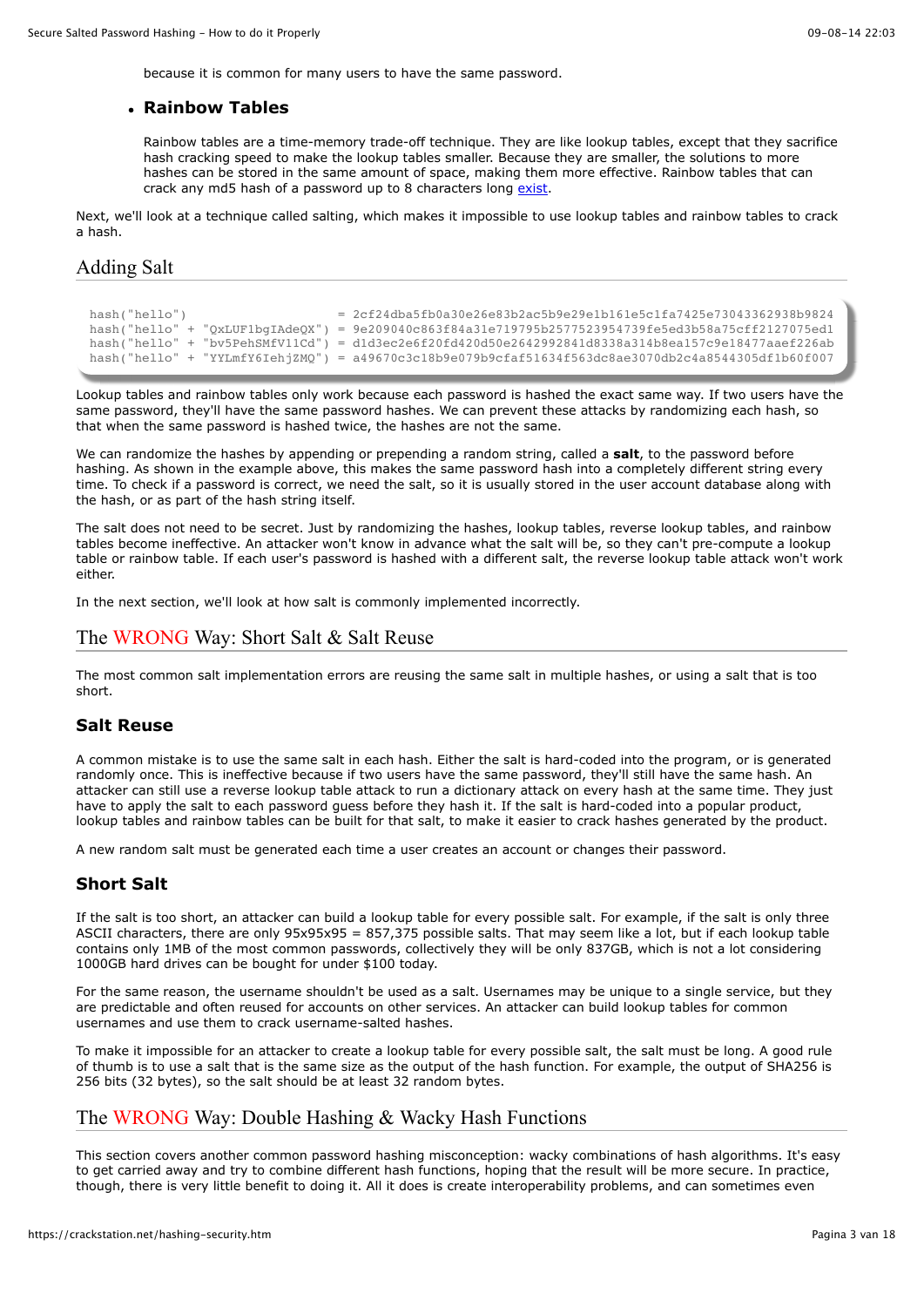make the hashes less secure. Never try to invent your own crypto, always use a standard that has been designed by experts. Some will argue that using multiple hash functions makes the process of computing the hash slower, so cracking is slower, but there's a better way to make the cracking process slower as we'll see later.

Here are some examples of poor wacky hash functions I've seen suggested in forums on the internet.

- md5(sha1(password))
- md5(md5(salt) + md5(password))
- sha1(sha1(password))
- sha1(str\_rot13(password + salt))
- md5(sha1(md5(md5(password) + sha1(password)) + md5(password)))

Do not use any of these.

Note: This section has proven to be controversial. I've received a number of emails arguing that wacky hash functions are a good thing, because it's better if the attacker doesn't know which hash function is in use, it's less likely for an attacker to have pre-computed a rainbow table for the wacky hash function, and it takes longer to compute the hash function.

An attacker cannot attack a hash when he doesn't know the algorithm, but note [Kerckhoffs's principle,](https://en.wikipedia.org/wiki/Kerckhoffs%27s_principle) that the attacker will usually have access to the source code (especially if it's free or open source software), and that given a few password-hash pairs from the target system, it is not difficult to reverse engineer the algorithm. It does take longer to compute wacky hash functions, but only by a small constant factor. It's better to use an iterated algorithm that's designed to be extremely hard to parallelize (these are discussed below). And, properly salting the hash solves the rainbow table problem.

If you really want to use a standardized "wacky" hash function like HMAC, then it's OK. But if your reason for doing so is to make the hash computation slower, read the section below about key stretching first.

Compare these minor benefits to the risks of accidentally implementing a completely insecure hash function and the interoperability problems wacky hashes create. It's clearly best to use a standard and well-tested algorithm.

# Hash Collisions

Because hash functions map arbitrary amounts of data to fixed-length strings, there must be some inputs that hash into the same string. Cryptographic hash functions are designed to make these collisions incredibly difficult to find. From time to time, cryptographers find "attacks" on hash functions that make finding collisions easier. A recent example is the MD5 hash function, for which collisions have actually been found.

Collision attacks are a sign that it may be more likely for a string other than the user's password to have the same hash. However, finding collisions in even a weak hash function like MD5 requires a lot of dedicated computing power, so it is very unlikely that these collisions will happen "by accident" in practice. A password hashed using MD5 and salt is, for all practical purposes, just as secure as if it were hashed with SHA256 and salt. Nevertheless, it is a good idea to use a more secure hash function like SHA256, SHA512, RipeMD, or WHIRLPOOL if possible.

# The RIGHT Way: How to Hash Properly

This section describes exactly how passwords should be hashed. The first subsection covers the basics—everything that is absolutely necessary. The following subsections explain how the basics can be augmented to make the hashes even harder to crack.

# **The Basics: Hashing with Salt**

#### **Warning: Do not just read this section. You absolutely must implement the stuff in the next section: "Making Password Cracking Harder: Slow Hash Functions".**

We've seen how malicious hackers can crack plain hashes very quickly using lookup tables and rainbow tables. We've learned that randomizing the hashing using salt is the solution to the problem. But how do we generate the salt, and how do we apply it to the password?

Salt should be generated using a **Cryptographically Secure Pseudo-Random Number Generator** (CSPRNG). CSPRNGs are very different than ordinary pseudo-random number generators, like the "C" language's rand() function. As the name suggests, CSPRNGs are designed to be cryptographically secure, meaning they provide a high level of randomness and are completely unpredictable. We don't want our salts to be predictable, so we must use a CSPRNG. The following table lists some CSPRNGs that exist for some popular programming platforms.

| <b>Platform</b> | <b>CSPRNG</b>                                 |
|-----------------|-----------------------------------------------|
| <b>PHP</b>      | mcrypt create iv, openssl random pseudo bytes |
| Java            | java.security.SecureRandom                    |
|                 |                                               |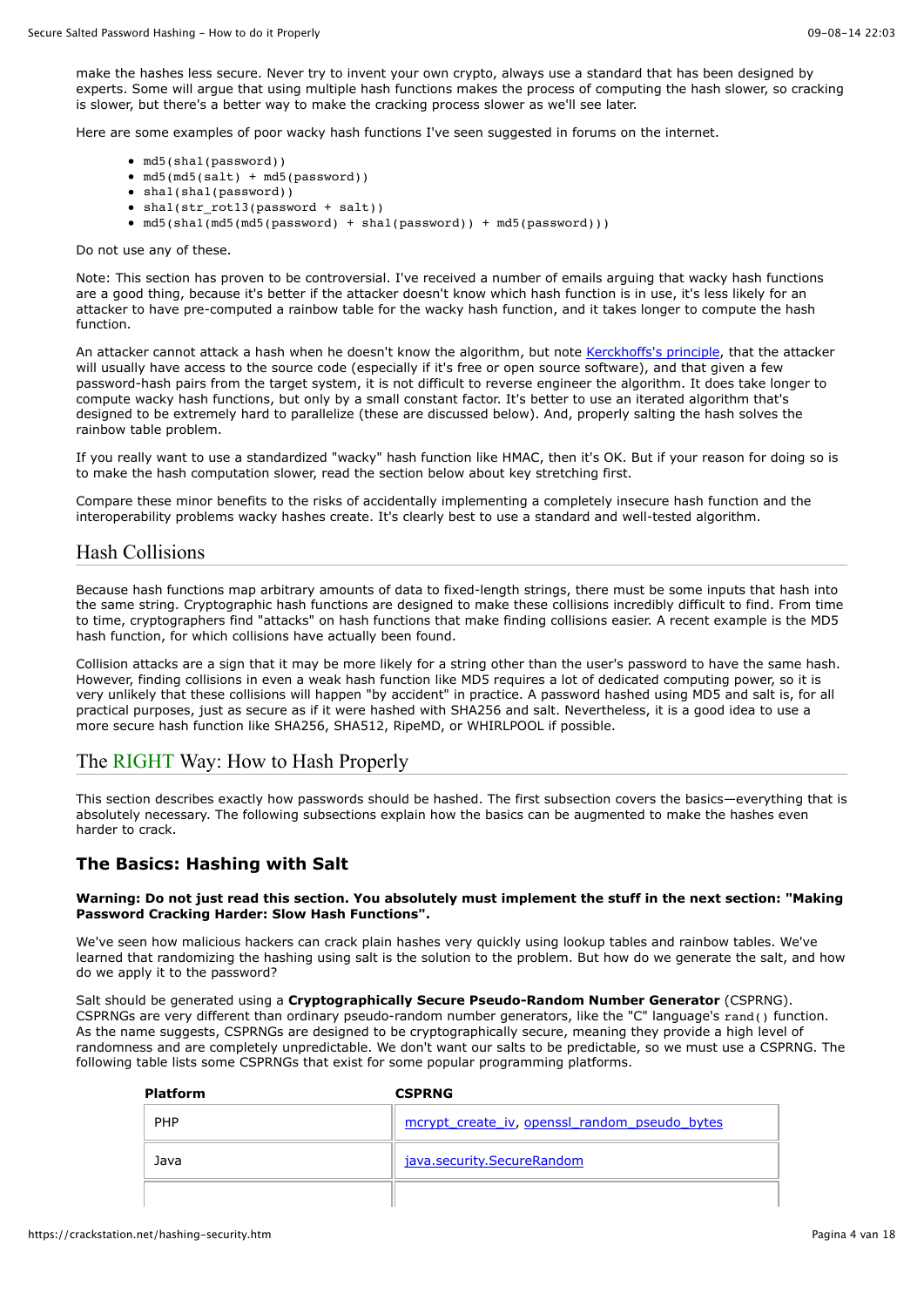| Dot NET $(C#$ , VB)               | System.Security.Cryptography.RNGCryptoServiceProvider |
|-----------------------------------|-------------------------------------------------------|
| Ruby                              | SecureRandom                                          |
| Python                            | os.urandom                                            |
| Perl                              | Math::Random::Secure                                  |
| $C/C++$ (Windows API)             | CryptGenRandom                                        |
| Any language on GNU/Linux or Unix | Read from /dev/random or /dev/urandom                 |

The salt needs to be unique per-user per-password. Every time a user creates an account or changes their password, the password should be hashed using a new random salt. Never reuse a salt. The salt also needs to be long, so that there are many possible salts. As a rule of thumb, make your salt is at least as long as the hash function's output. The salt should be stored in the user account table alongside the hash.

#### **To Store a Password**

- 1. Generate a long random salt using a CSPRNG.
- 2. Prepend the salt to the password and hash it with a **standard** cryptographic hash function such as SHA256.
- 3. Save both the salt and the hash in the user's database record.

#### **To Validate a Password**

- 1. Retrieve the user's salt and hash from the database.
- 2. Prepend the salt to the given password and hash it using the same hash function.
- 3. Compare the hash of the given password with the hash from the database. If they match, the password is correct. Otherwise, the password is incorrect.

At the bottom of this page, there are implementations of salted password hashing in  $\underline{PHP}, \underline{C#,}$  $\underline{PHP}, \underline{C#,}$  $\underline{PHP}, \underline{C#,}$ , [Java,](https://crackstation.net/hashing-security.htm#javasourcecode) and [Ruby.](https://crackstation.net/hashing-security.htm#rubysourcecode)

#### **In a Web Application, always hash on the server**

If you are writing a web application, you might wonder *where* to hash. Should the password be hashed in the user's browser with JavaScript, or should it be sent to the server "in the clear" and hashed there?

Even if you are hashing the user's passwords in JavaScript, you still have to hash the hashes on the server. Consider a website that hashes users' passwords in the user's browser without hashing the hashes on the server. To authenticate a user, this website will accept a hash from the browser and check if that hash exactly matches the one in the database. This seems more secure than just hashing on the server, since the users' passwords are never sent to the server, but it's not.

The problem is that the client-side hash logically *becomes* the user's password. All the user needs to do to authenticate is tell the server the hash of their password. If a bad guy got a user's *hash* they could use it to authenticate to the server, without knowing the user's password! So, if the bad guy somehow steals the database of hashes from this hypothetical website, they'll have immediate access to everyone's accounts without having to guess any passwords.

This isn't to say that you *shouldn't* hash in the browser, but if you do, you absolutely have to hash on the server too. Hashing in the browser is certainly a good idea, but consider the following points for your implementation:

- Client-side password hashing is **not** a substitute for HTTPS (SSL/TLS). If the connection between the browser and the server is insecure, a man-in-the-middle can modify the JavaScript code as it is downloaded to remove the hashing functionality and get the user's password.
- Some web browsers don't support JavaScript, and some users disable JavaScript in their browser. So for maximum compatibility, your app should detect whether or not the browser supports JavaScript and emulate the client-side hash on the server if it doesn't.
- You need to salt the client-side hashes too. The obvious solution is to make the client-side script ask the server for the user's salt. Don't do that, because it lets the bad guys check if a username is valid without knowing the password. Since you're hashing and salting (with a good salt) on the server too, it's OK to use the username (or email) concatenated with a site-specific string (e.g. domain name) as the client-side salt.

# **Making Password Cracking Harder: Slow Hash Functions**

Salt ensures that attackers can't use specialized attacks like lookup tables and rainbow tables to crack large collections of hashes quickly, but it doesn't prevent them from running dictionary or brute-force attacks on each hash individually. High-end graphics cards (GPUs) and custom hardware can compute billions of hashes per second, so these attacks are still very effective. To make these attacks less effective, we can use a technique known as **key stretching**.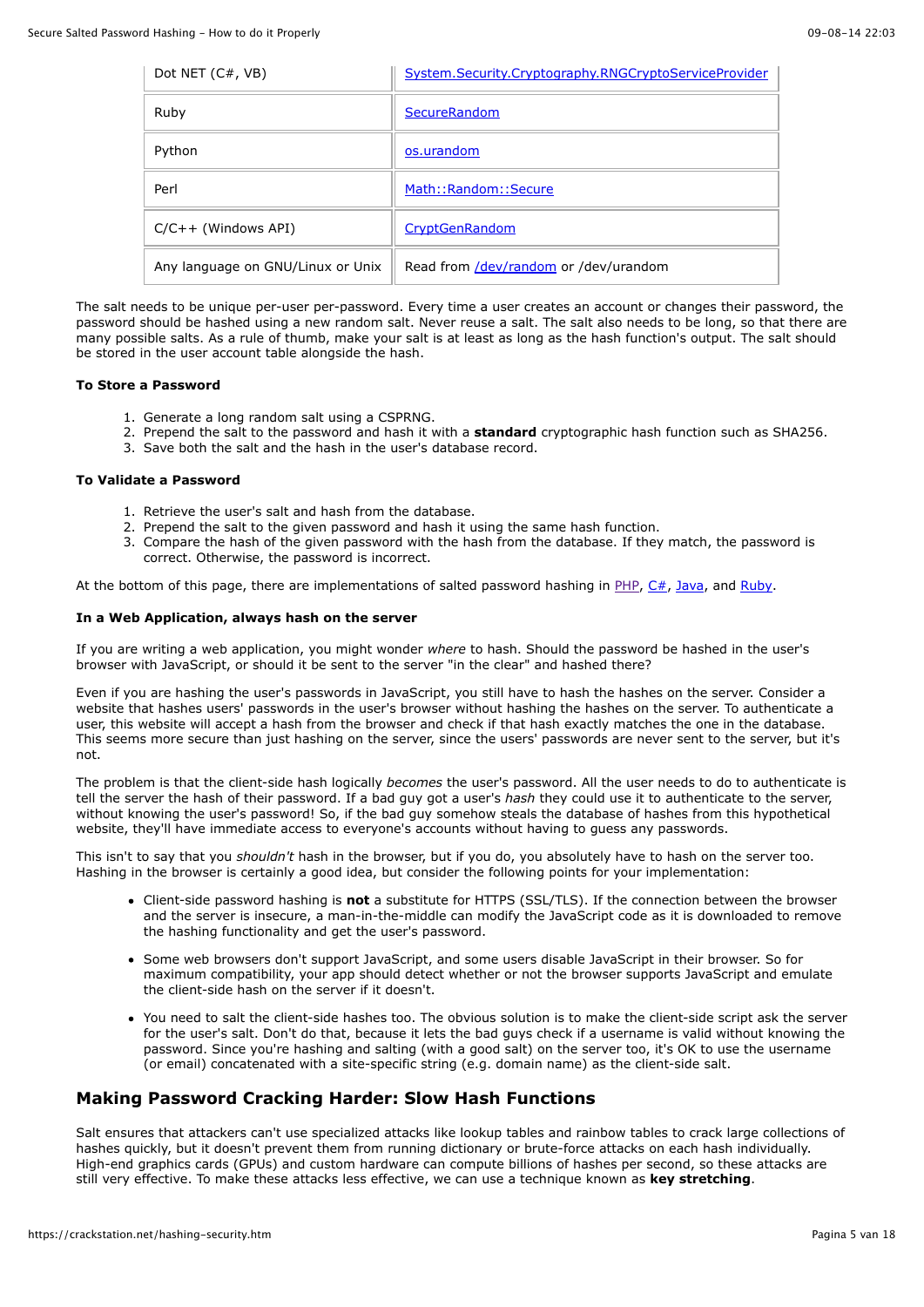The idea is to make the hash function very slow, so that even with a fast GPU or custom hardware, dictionary and bruteforce attacks are too slow to be worthwhile. The goal is to make the hash function slow enough to impede attacks, but still fast enough to not cause a noticeable delay for the user.

Key stretching is implemented using a special type of CPU-intensive hash function. Don't try to invent your own–simply iteratively hashing the hash of the password isn't enough as it can be parallelized in hardware and executed as fast as a normal hash. Use a standard algorithm like [PBKDF2](http://en.wikipedia.org/wiki/PBKDF2) or [bcrypt.](http://en.wikipedia.org/wiki/Bcrypt) You can find a PHP implementation of [PBKDF2 here.](https://defuse.ca/php-pbkdf2.htm)

These algorithms take a security factor or iteration count as an argument. This value determines how slow the hash function will be. For desktop software or smartphone apps, the best way to choose this parameter is to run a short benchmark on the device to find the value that makes the hash take about half a second. This way, your program can be as secure as possible without affecting the user experience.

If you use a key stretching hash in a web application, be aware that you will need extra computational resources to process large volumes of authentication requests, and that key stretching may make it easier to run a Denial of Service (DoS) attack on your website. I still recommend using key stretching, but with a lower iteration count. You should calculate the iteration count based on your computational resources and the expected maximum authentication request rate. The denial of service threat can be eliminated by making the user solve a CAPTCHA every time they log in. Always design your system so that the iteration count can be increased or decreased in the future.

If you are worried about the computational burden, but still want to use key stretching in a web application, consider running the key stretching algorithm in the user's browser with JavaScript. The [Stanford JavaScript Crypto Library](http://crypto.stanford.edu/sjcl/) includes PBKDF2. The iteration count should be set low enough that the system is usable with slower clients like mobile devices, and the system should fall back to server-side computation if the user's browser doesn't support JavaScript. Client-side key stretching does not remove the need for server-side hashing. You must hash the hash generated by the client the same way you would hash a normal password.

# **Impossible-to-crack Hashes: Keyed Hashes and Password Hashing Hardware**

As long as an attacker can use a hash to check whether a password guess is right or wrong, they can run a dictionary or brute-force attack on the hash. The next step is to add a **secret key** to the hash so that only someone who knows the key can use the hash to validate a password. This can be accomplished two ways. Either the hash can be encrypted using a cipher like AES, or the secret key can be included in the hash using a keyed hash algorithm like [HMAC.](http://en.wikipedia.org/wiki/HMAC)

This is not as easy as it sounds. The key has to be kept secret from an attacker even in the event of a breach. If an attacker gains full access to the system, they'll be able to steal the key no matter where it is stored. The key must be stored in an external system, such as a physically separate server dedicated to password validation, or a special hardware device attached to the server such as the [YubiHSM.](https://www.yubico.com/YubiHSM)

I highly recommend this approach for any large scale (more than 100,000 users) service. I consider it necessary for any service hosting more than 1,000,000 user accounts.

If you can't afford multiple dedicated servers or special hardware devices, you can still get some of the benefits of keyed hashes on a standard web server. Most databases are breached using [SQL Injection Attacks,](http://en.wikipedia.org/wiki/SQL_injection) which, in most cases, don't give attackers access to the local filesystem (disable local filesystem access in your SQL server if it has this feature). If you generate a random key and store it in a file that isn't accessible from the web, and include it into the salted hashes, then the hashes won't be vulnerable if your database is breached using a simple SQL injection attack. Don't hard-code a key into the source code, generate it randomly when the application is installed. This isn't as secure as using a separate system to do the password hashing, because if there are SQL injection vulnerabilities in a web application, there are probably other types, such as Local File Inclusion, that an attacker could use to read the secret key file. But, it's better than nothing.

Please note that keyed hashes do not remove the need for salt. Clever attackers will eventually find ways to compromise the keys, so it is important that hashes are still protected by salt and key stretching.

# Other Security Measures

Password hashing protects passwords in the event of a security breach. It does not make the application as a whole more secure. Much more must be done to prevent the password hashes (and other user data) from being stolen in the first place.

Even experienced developers must be educated in security in order to write secure applications. A great resource for learning about web application vulnerabilities is [The Open Web Application Security Project \(OWASP\)](https://www.owasp.org/index.php/Main_Page). A good introduction is the [OWASP Top Ten Vulnerability List.](http://owasptop10.googlecode.com/files/OWASP%20Top%2010%20-%202013.pdf) Unless you understand all the vulnerabilities on the list, do not attempt to write a web application that deals with sensitive data. It is the employer's responsibility to ensure all developers are adequately trained in secure application development.

Having a third party "penetration test" your application is a good idea. Even the best programmers make mistakes, so it always makes sense to have a security expert review the code for potential vulnerabilities. Find a trustworthy organization (or hire staff) to review your code on a regular basis. The security review process should begin early in an application's life and continue throughout its development.

It is also important to monitor your website to detect a breach if one does occur. I recommend hiring at least one person whose full time job is detecting and responding to security breaches. If a breach goes undetected, the attacker can make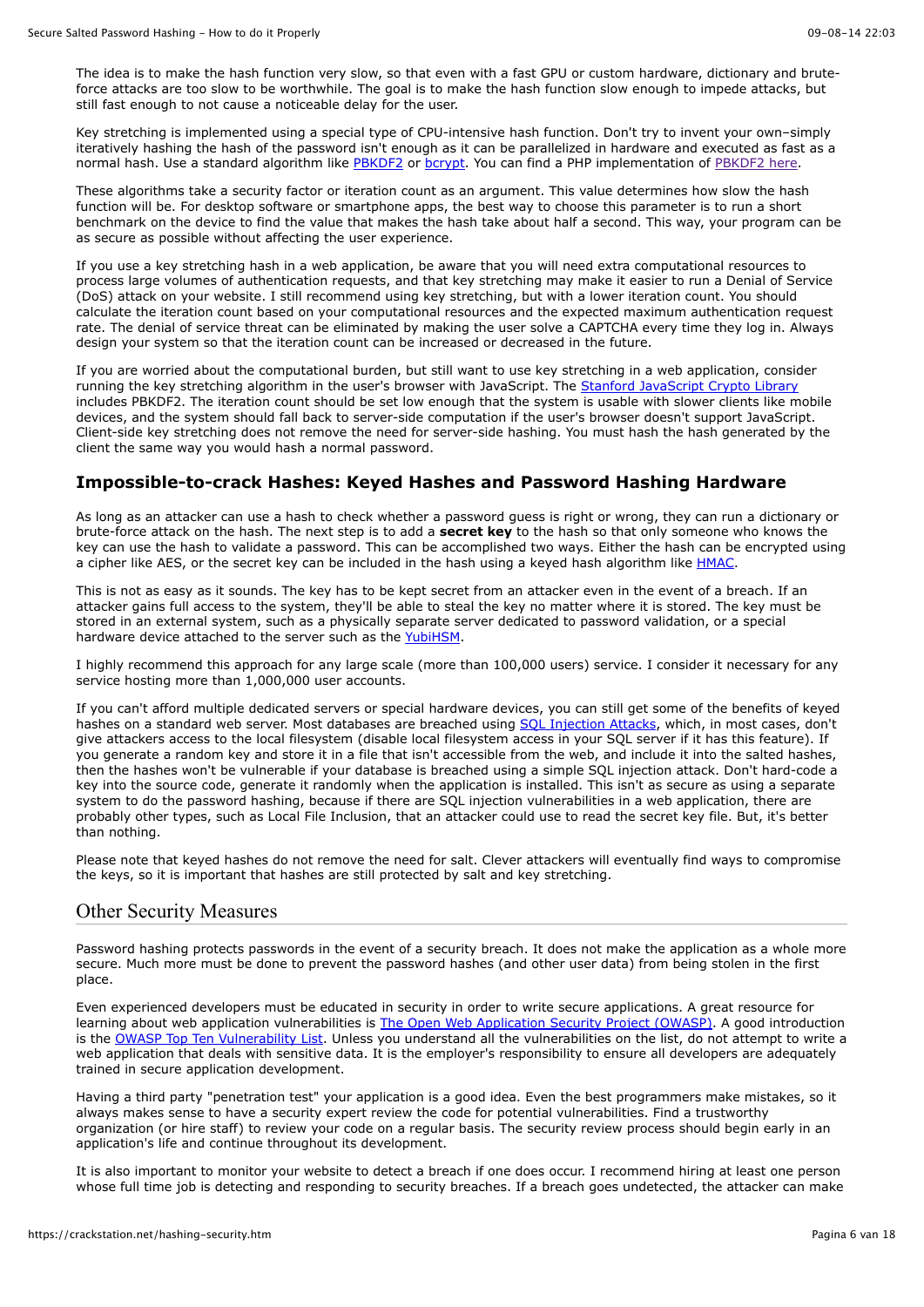your website infect visitors with malware, so it is extremely important that breaches are detected and responded to promptly.

# Frequently Asked Questions

# **What hash algorithm should I use?**

#### **DO** use:

- The [PHP source code,](https://crackstation.net/hashing-security.htm#phpsourcecode) [Java source code,](https://crackstation.net/hashing-security.htm#javasourcecode) [C# source code](https://crackstation.net/hashing-security.htm#aspsourcecode) or the [Ruby source code](https://crackstation.net/hashing-security.htm#aspsourcecode) at the bottom of this page.
- OpenWall's [Portable PHP password hashing framework](http://www.openwall.com/phpass/)
- Any modern well-tested cryptographic hash algorithm, such as SHA256, SHA512, RipeMD, WHIRLPOOL, SHA3, etc.
- Well-designed key stretching algorithms such as [PBKDF2,](http://en.wikipedia.org/wiki/PBKDF2) [bcrypt](http://en.wikipedia.org/wiki/Bcrypt), and [scrypt.](http://www.tarsnap.com/scrypt.html)
- Secure versions of [crypt](http://en.wikipedia.org/wiki/Crypt_(Unix)#Library_Function_crypt.283.29) (\$2y\$, \$5\$, \$6\$)

#### **DO NOT** use:

- Outdated hash functions like MD5 or SHA1.
- $\bullet$  Insecure versions of crypt (\$1\$, \$2\$, \$2x\$, \$3\$).
- Any algorithm that you designed yourself. Only use technology that is in the public domain and has been welltested by experienced cryptographers.

Even though there are no cryptographic attacks on MD5 or SHA1 that make their hashes easier to crack, they are old and are widely considered (somewhat incorrectly) to be inadequate for password storage. So I don't recommend using them. An exception to this rule is PBKDF2, which is frequently implemented using SHA1 as the underlying hash function.

# **How should I allow users to reset their password when they forget it?**

It is my personal opinion that all password reset mechanisms in widespread use today are insecure. If you have high security requirements, such as an encryption service would, do not let the user reset their password.

Most websites use an email loop to authenticate users who have forgotten their password. To do this, generate a random **single-use** token that is strongly tied to the account. Include it in a password reset link sent to the user's email address. When the user clicks a password reset link containing a valid token, prompt them for a new password. Be sure that the token is strongly tied to the user account so that an attacker can't use a token sent to his own email address to reset a different user's password.

The token must be set to expire in 15 minutes or after it is used, whichever comes first. It is also a good idea to expire any existing password tokens when the user logs in (they remembered their password) or requests another reset token. If a token doesn't expire, it can be forever used to break into the user's account. Email (SMTP) is a plain-text protocol, and there may be malicious routers on the internet recording email traffic. And, a user's email account (including the reset link) may be compromised long after their password has been changed. Making the token expire as soon as possible reduces the user's exposure to these attacks.

Attackers will be able to modify the tokens, so don't store the user account information or timeout information in them. They should be an unpredictable random binary blob used only to identify a record in a database table.

Never send the user a new password over email. Remember to pick a new random salt when the user resets their password. Don't re-use the one that was used to hash their old password.

# **What should I do if my user account database gets leaked/hacked?**

Your first priority is to determine how the system was compromised and patch the vulnerability the attacker used to get in. If you do not have experience responding to breaches, I highly recommend hiring a third-party security firm.

It may be tempting to cover up the breach and hope nobody notices. However, trying to cover up a breach makes you look worse, because you're putting your users at further risk by not informing them that their passwords and other personal information may be compromised. You must inform your users as soon as possible—even if you don't yet fully understand what happened. Put a notice on the front page of your website that links to a page with more detailed information, and send a notice to each user by email if possible.

Explain to your users exactly how their passwords were protected—hopefully hashed with salt—and that even though they were protected with a salted hash, a malicious hacker can still run dictionary and brute force attacks on the hashes. Malicious hackers will use any passwords they find to try to login to a user's account on a different website, hoping they used the same password on both websites. Inform your users of this risk and recommend that they change their password on any website or service where they used a similar password. Force them to change their password for your service the next time they log in. Most users will try to "change" their password to the original password to get around the forced change quickly. Use the current password hash to ensure that they cannot do this.

It is likely, even with salted slow hashes, that an attacker will be able to crack some of the weak passwords very quickly. To reduce the attacker's window of opportunity to use these passwords, you should require, in addition to the current password, an email loop for authentication until the user has changed their password. See the previous question, "How should I allow users to reset their password when they forget it?" for tips on implementing email loop authentication.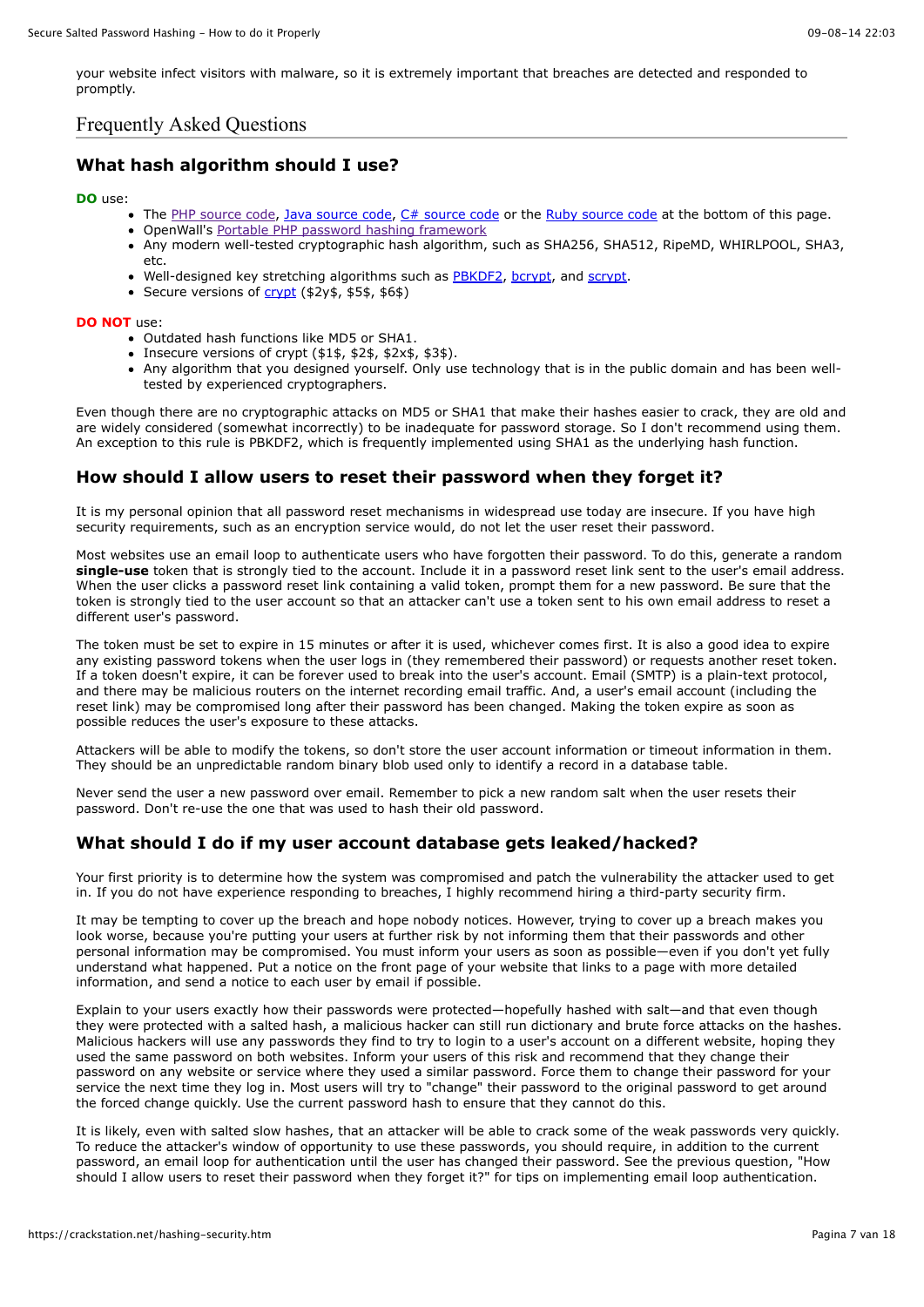Also tell your users what kind of personal information was stored on the website. If your database includes credit card numbers, you should instruct your users to look over their recent and future bills closely and cancel their credit card.

#### **What should my password policy be? Should I enforce strong passwords?**

If your service doesn't have strict security requirements, then don't limit your users. I recommend showing users information about the strength of their password as they type it, letting them decide how secure they want their password to be. If you have special security needs, enforce a minimum length of 12 characters and require at least two letters, two digits, and two symbols.

Do not force your users to change their password more often than once every six months, as doing so creates "user fatigue" and makes users less likely to choose good passwords. Instead, train users to change their password whenever they feel it has been compromised, and to never tell their password to anyone. If it is a business setting, encourage employees to use paid time to memorize and practice their password.

#### **If an attacker has access to my database, can't they just replace the hash of my password with their own hash and login?**

Yes, but if someone has accesss to your database, they probably already have access to everything on your server, so they wouldn't need to login to your account to get what they want. The purpose of password hashing (in the context of a website) is not to protect the website from being breached, but to protect the passwords if a breach does occur.

You can prevent hashes from being replaced during a SQL injection attack by connecting to the database with two users with different permissions. One for the 'create account' code and one for the 'login' code. The 'create account' code should be able to read and write to the user table, but the 'login' code should only be able to read.

# **Why do I have to use a special algorithm like HMAC? Why can't I just append the password to the secret key?**

Hash functions like MD5, SHA1, and SHA2 use the Merkle-Damgård construction, which makes them vulnerable to what are known as length extension attacks. This means that given a hash  $H(X)$ , an attacker can find the value of  $H(pad(X) + pA)$ Y), for any other string Y, without knowing X. pad(X) is the padding function used by the hash.

This means that given a hash H(key + message), an attacker can compute H(pad(key + message) + extension), without knowing the key. If the hash was being used as a message authentication code, using the key to prevent an attacker from being able to modify the message and replace it with a different valid hash, the system has failed, since the attacker now has a valid hash of message + extension.

It is not clear how an attacker could use this attack to crack a password hash quicker. However, because of the attack, it is considered bad practice to use a plain hash function for keyed hashing. A clever cryptographer may one day come up with a clever way to use these attacks to make cracking faster, so use HMAC.

#### **Should the salt come before or after the password?**

It doesn't matter, but pick one and stick with it for interoperability's sake. Having the salt come before the password seems to be more common.

#### **Why does the hashing code on this page compare the hashes in "length-constant" time?**

Comparing the hashes in "length-constant" time ensures that an attacker cannot extract the hash of a password in an on-line system using a timing attack, then crack it off-line.

The standard way to check if two sequences of bytes (strings) are the same is to compare the first byte, then the second, then the third, and so on. As soon as you find a byte that isn't the same for both strings, you know they are different and can return a negative response immediately. If you make it through both strings without finding any bytes that differ, you know the strings are the same and can return a positive result. This means that comparing two strings can take a different amount of time depending on how much of the strings match.

For example, a standard comparison of the strings "xyzabc" and "abcxyz" would immediately see that the first character is different and wouldn't bother to check the rest of the string. On the other hand, when the strings "aaaaaaaaaaB" and "aaaaaaaaaaZ" are compared, the comparison algorithm scans through the block of "a" before it determins the strings are unequal.

Suppose an attacker wants to break into an on-line system that rate limits authentication attempts to one attempt per second. Also suppose the attacker knows all of the parameters to the password hash (salt, hash type, etc), except for the hash and (obviously) the password. If the attacker can get a precisise measurement of how long it takes the on-line system to compare the hash of the real password with the hash of a password the attacker provides, he can use the timing attack to extract part of the hash and crack it using an offline attack, bypassing the system's rate limiting.

First, the attacker finds 256 strings whose hashes begin with every possible byte. He sends each string to the on-line system, recording the amount of time it takes the system to respond. The string that takes the longest will be the one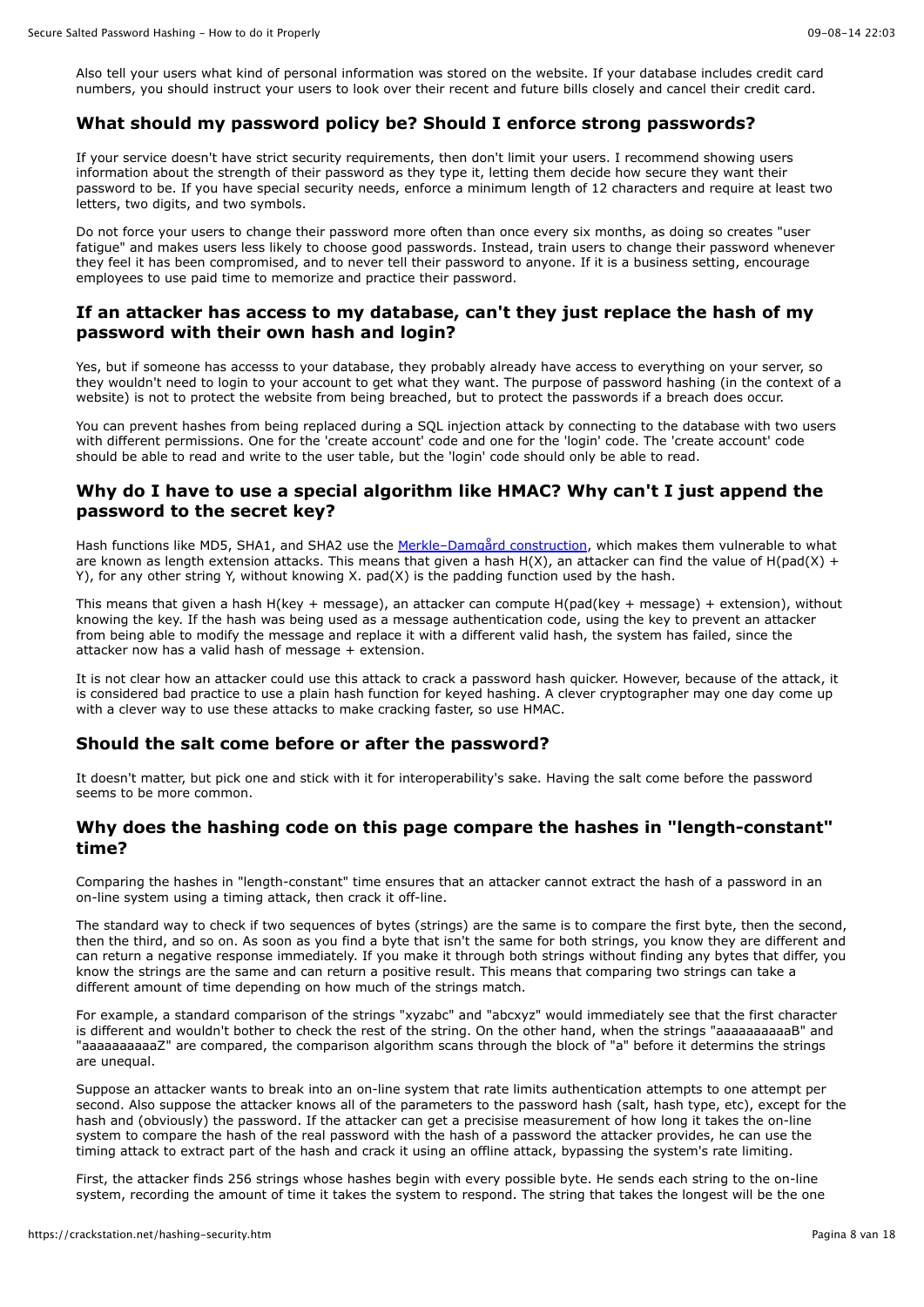whose hash's first byte matches the real hash's first byte. The attacker now knows the first byte, and can continue the attack in a similar manner on the second byte, then the third, and so on. Once the attacker knows enough of the hash, he can use his own hardware to crack it, without being rate limited by the system.

It might seem like it would be impossible to run a timing attack over a network. However, it has been done, and has been [shown to be practical.](https://crypto.stanford.edu/~dabo/papers/ssl-timing.pdf) That's why the code on this page compares strings in a way that takes the same amount of time no matter how much of the strings match.

#### **How does the SlowEquals code work?**

The previous question explains why SlowEquals is necessary, this one explains how the code actually works.

```
1. private static boolean slowEquals(byte[] a, byte[] b)
2. {
3. int diff = a.length ^ b.length;
4. for(int i = 0; i < a.length \& i < b.length; i++)
5. diff = a[i] \land b[i];6. return diff == 0;7. }
```
The code uses the XOR "^" operator to compare integers for equality, instead of the "==" operator. The reason why is explained below. The result of XORing two integers will be zero if and only if they are exactly the same. This is because 0 XOR  $0 = 0$ , 1 XOR  $1 = 0$ , 0 XOR  $1 = 1$ , 1 XOR  $0 = 1$ . If we apply that to all the bits in both integers, the result will be zero only if all the bits matched.

So, in the first line, if a. length is equal to b. length, the diff variable will get a zero value, but if not, it will get some non-zero value. Next, we compare the bytes using XOR, and OR the result into diff. This will set diff to a non-zero value if the bytes differ. Because ORing never un-sets bits, the only way diff will be zero at the end of the loop is if it was zero before the loop began (a.length == b.length) and all of the bytes in the two arrays match (none of the XORs resulted in a non-zero value).

The reason we need to use XOR instead of the  $"=="$  operator to compare integers is that  $"=="$  is usually translated/compiled/interpreted as a branch. For example, the C code "diff  $\kappa$ = a == b" might compile to the following x86 assembly:

MOV EAX, [A] CMP [B], EAX JZ equal JMP done equal: AND [VALID], 1 done: AND [VALID], 0

The branching makes the code execute in a different amount of time depending on the equality of the integers and the CPU's internal branch prediction state.

The C code "diff  $|a \wedge b$ " should compile to something like the following, whose execution time does not depend on the equality of the integers:

MOV EAX, [A] XOR EAX, [B] OR [DIFF], EAX

# **Why bother hashing?**

Your users are entering their password into your website. They are trusting you with their security. If your database gets hacked, and your users' passwords are unprotected, then malicious hackers can use those passwords to compromise your users' accounts on other websites and services (most people use the same password everywhere). It's not just your security that's at risk, it's your users'. You are responsible for your users' security.

# PHP PBKDF2 Password Hashing Code

| PHP Source Code  | ASP.NET (C#) Source Code    |
|------------------|-----------------------------|
| Java Source Code | Ruby (on Rails) Source Code |

The following code is a secure implementation of PBKDF2 hashing in PHP. You can find a test suite and benchmark code for it on [Defuse Security's PBKDF2 for PHP](https://defuse.ca/php-pbkdf2.htm) page.

**[Download PasswordHash.php](https://crackstation.net/source/password-hashing/PasswordHash.php)**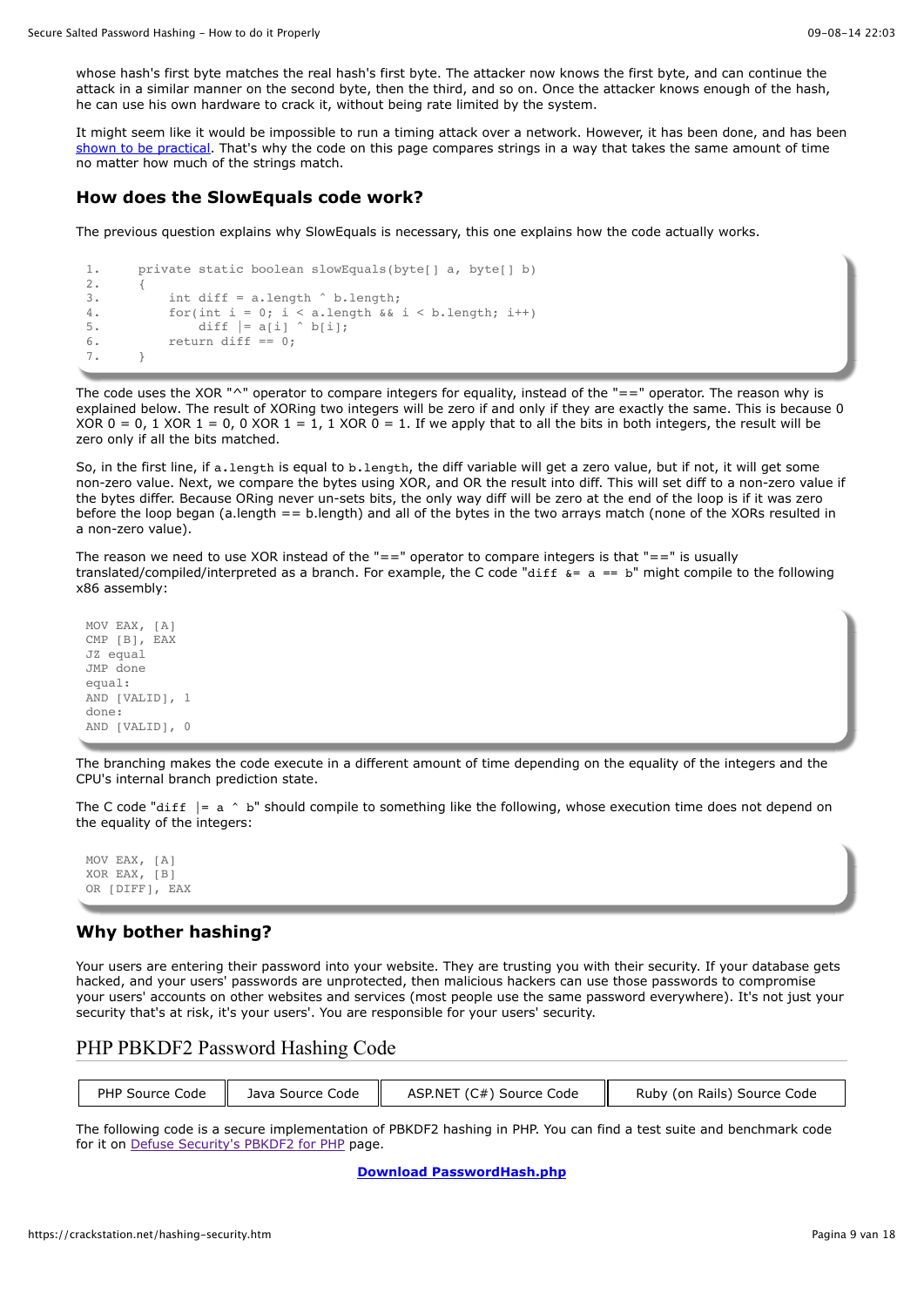#### If you need compatible PHP and  $C#$  implementations, see [here](https://github.com/defuse/password-hashing/tree/master/compatible).

```
<?php
/*
 * Password Hashing With PBKDF2 (http://crackstation.net/hashing-security.htm).
  * Copyright (c) 2013, Taylor Hornby
  * All rights reserved.
 *
  * Redistribution and use in source and binary forms, with or without 
  * modification, are permitted provided that the following conditions are met:
 *
  * 1. Redistributions of source code must retain the above copyright notice, 
  * this list of conditions and the following disclaimer.
 *
  * 2. Redistributions in binary form must reproduce the above copyright notice,
  * this list of conditions and the following disclaimer in the documentation 
  * and/or other materials provided with the distribution.
 *
  * THIS SOFTWARE IS PROVIDED BY THE COPYRIGHT HOLDERS AND CONTRIBUTORS "AS IS" 
  * AND ANY EXPRESS OR IMPLIED WARRANTIES, INCLUDING, BUT NOT LIMITED TO, THE 
  * IMPLIED WARRANTIES OF MERCHANTABILITY AND FITNESS FOR A PARTICULAR PURPOSE 
  * ARE DISCLAIMED. IN NO EVENT SHALL THE COPYRIGHT HOLDER OR CONTRIBUTORS BE 
  * LIABLE FOR ANY DIRECT, INDIRECT, INCIDENTAL, SPECIAL, EXEMPLARY, OR 
  * CONSEQUENTIAL DAMAGES (INCLUDING, BUT NOT LIMITED TO, PROCUREMENT OF 
  * SUBSTITUTE GOODS OR SERVICES; LOSS OF USE, DATA, OR PROFITS; OR BUSINESS 
  * INTERRUPTION) HOWEVER CAUSED AND ON ANY THEORY OF LIABILITY, WHETHER IN 
  * CONTRACT, STRICT LIABILITY, OR TORT (INCLUDING NEGLIGENCE OR OTHERWISE) 
  * ARISING IN ANY WAY OUT OF THE USE OF THIS SOFTWARE, EVEN IF ADVISED OF THE 
  * POSSIBILITY OF SUCH DAMAGE.
  */
// These constants may be changed without breaking existing hashes.
define("PBKDF2_HASH_ALGORITHM", "sha256");
define("PBKDF2_ITERATIONS", 1000);
define("PBKDF2_SALT_BYTE_SIZE", 24);
define("PBKDF2_HASH_BYTE_SIZE", 24);
define("HASH_SECTIONS", 4);
define("HASH_ALGORITHM_INDEX", 0);
define("HASH_ITERATION_INDEX", 1);
define("HASH_SALT_INDEX", 2);
define("HASH_PBKDF2_INDEX", 3);
function create_hash($password)
{
     // format: algorithm:iterations:salt:hash
     $salt = base64_encode(mcrypt_create_iv(PBKDF2_SALT_BYTE_SIZE, MCRYPT_DEV_URANDOM));
     return PBKDF2_HASH_ALGORITHM . ":" . PBKDF2_ITERATIONS . ":" . $salt . ":" .
        base64_encode(pbkdf2(
            PBKDF2_HASH_ALGORITHM,
             $password,
             $salt,
            PBKDF2_ITERATIONS,
            PBKDF2_HASH_BYTE_SIZE,
             true
         ));
}
function validate_password($password, $correct_hash)
{
     $params = explode(":", $correct_hash);
     if(count($params) < HASH_SECTIONS)
        return false;
     $pbkdf2 = base64_decode($params[HASH_PBKDF2_INDEX]);
     return slow_equals(
         $pbkdf2,
         pbkdf2(
             $params[HASH_ALGORITHM_INDEX],
             $password,
             $params[HASH_SALT_INDEX],
             (int)$params[HASH_ITERATION_INDEX],
             strlen($pbkdf2),
             true
         )
     );
}
// Compares two strings $a and $b in length-constant time.
```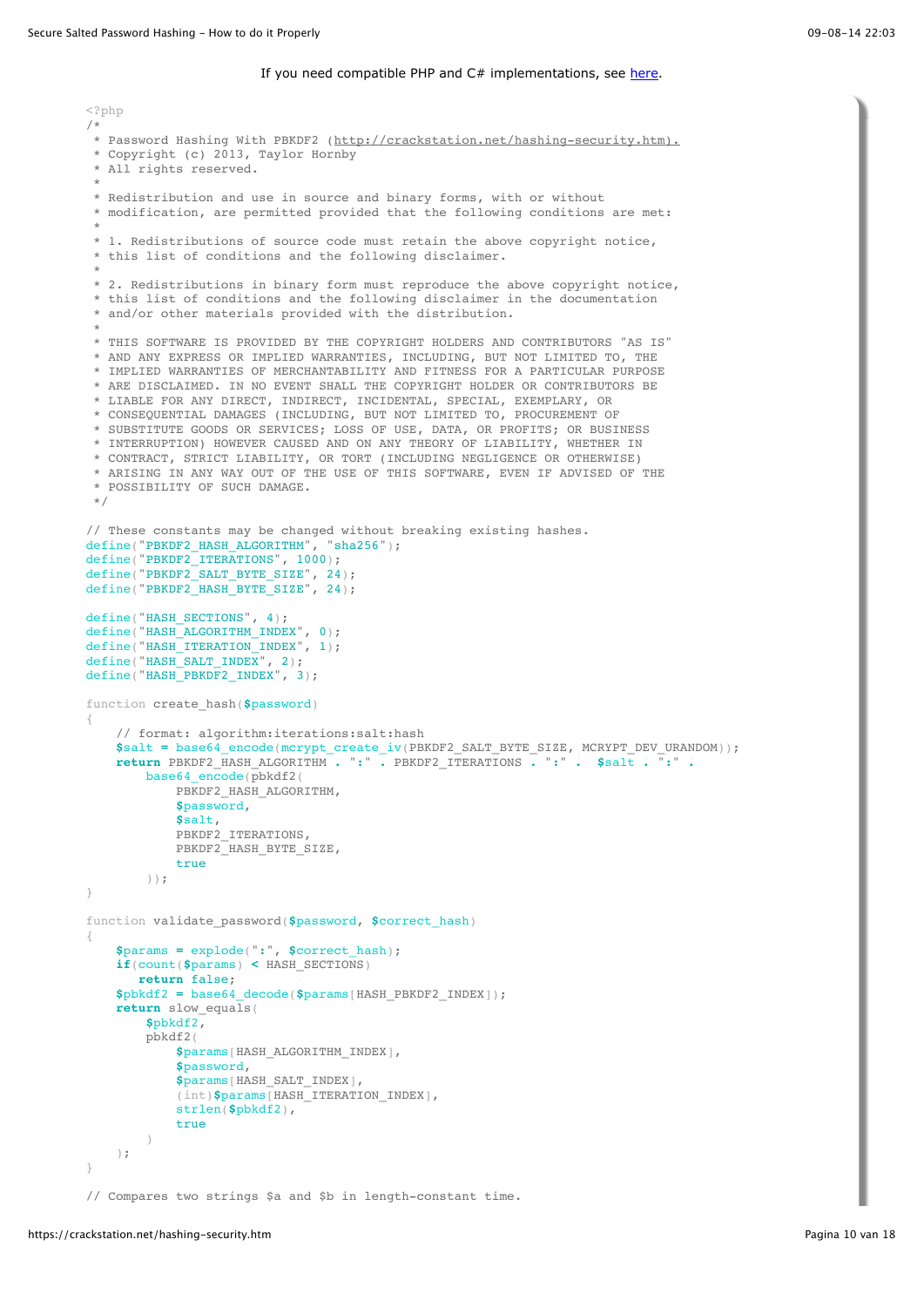```
function slow_equals($a, $b)
{
     $diff = strlen($a) ^ strlen($b);
    for(\$i = 0; \$i < strlen(\$a) \$a\$i < strlen(\$b)); \$i++)\{ $diff |= ord($a[$i]) ^ ord($b[$i]);
 }
     return $diff === 0;
}
/*
 * PBKDF2 key derivation function as defined by RSA's PKCS #5: https://www.ietf.org/rfc/rfc2898.txt
 * $algorithm - The hash algorithm to use. Recommended: SHA256
  * $password - The password.
  * $salt - A salt that is unique to the password.
 * $count - Iteration count. Higher is better, but slower. Recommended: At least 1000.
 * $key length - The length of the derived key in bytes.
  * $raw_output - If true, the key is returned in raw binary format. Hex encoded otherwise.
  * Returns: A $key_length-byte key derived from the password and salt.
 *
  * Test vectors can be found here: https://www.ietf.org/rfc/rfc6070.txt
 *
 * This implementation of PBKDF2 was originally created by https://defuse.ca
 * With improvements by http://www.variations-of-shadow.com
 */
function pbkdf2($algorithm, $password, $salt, $count, $key_length, $raw_output = false)
{
     $algorithm = strtolower($algorithm);
     if(!in_array($algorithm, hash_algos(), true))
         trigger_error('PBKDF2 ERROR: Invalid hash algorithm.', E_USER_ERROR);
     if($count <= 0 || $key_length <= 0)
         trigger_error('PBKDF2 ERROR: Invalid parameters.', E_USER_ERROR);
    if (function_exists("hash_pbkdf2")) \
        // The output length is in NIBBLES (4-bits) if $raw output is false!
         if (!$raw_output) {
            \frac{1}{2}$key length * 2;
 }
         return hash_pbkdf2($algorithm, $password, $salt, $count, $key_length, $raw_output);
     }
     $hash_length = strlen(hash($algorithm, "", true));
     $block_count = ceil($key_length / $hash_length);
     $output = "";
    for(\hat{\mathbf{s}}i = 1; \hat{\mathbf{s}}i <= \hat{\mathbf{s}}block_count; \hat{\mathbf{s}}i++)
         // $i encoded as 4 bytes, big endian.
         $last = $salt . pack("N", $i);
         // first iteration
         $last = $xorsum = hash_hmac($algorithm, $last, $password, true);
         // perform the other $count - 1 iterations
        for ($j = 1; $j < $count; $j++) {
             $xorsum ^= ($last = hash_hmac($algorithm, $last, $password, true));
 }
         $output .= $xorsum;
     }
     if($raw_output)
         return substr($output, 0, $key_length);
     else
         return bin2hex(substr($output, 0, $key_length));
}
\sim
```
# Java PBKDF2 Password Hashing Code

| PHP Source Code   Java Source Code | ASP.NET (C#) Source Code | Ruby (on Rails) Source Code |
|------------------------------------|--------------------------|-----------------------------|
|                                    |                          |                             |

The following code is a secure implementation of PBKDF2 hashing in Java.

**[Download PasswordHash.java](https://crackstation.net/source/password-hashing/PasswordHash.java)**

/\*

\* Password Hashing With PBKDF2 [\(http://crackstation.net/hashing-security.htm\).](http://crackstation.net/hashing-security.htm).)

 <sup>\*</sup> Copyright (c) 2013, Taylor Hornby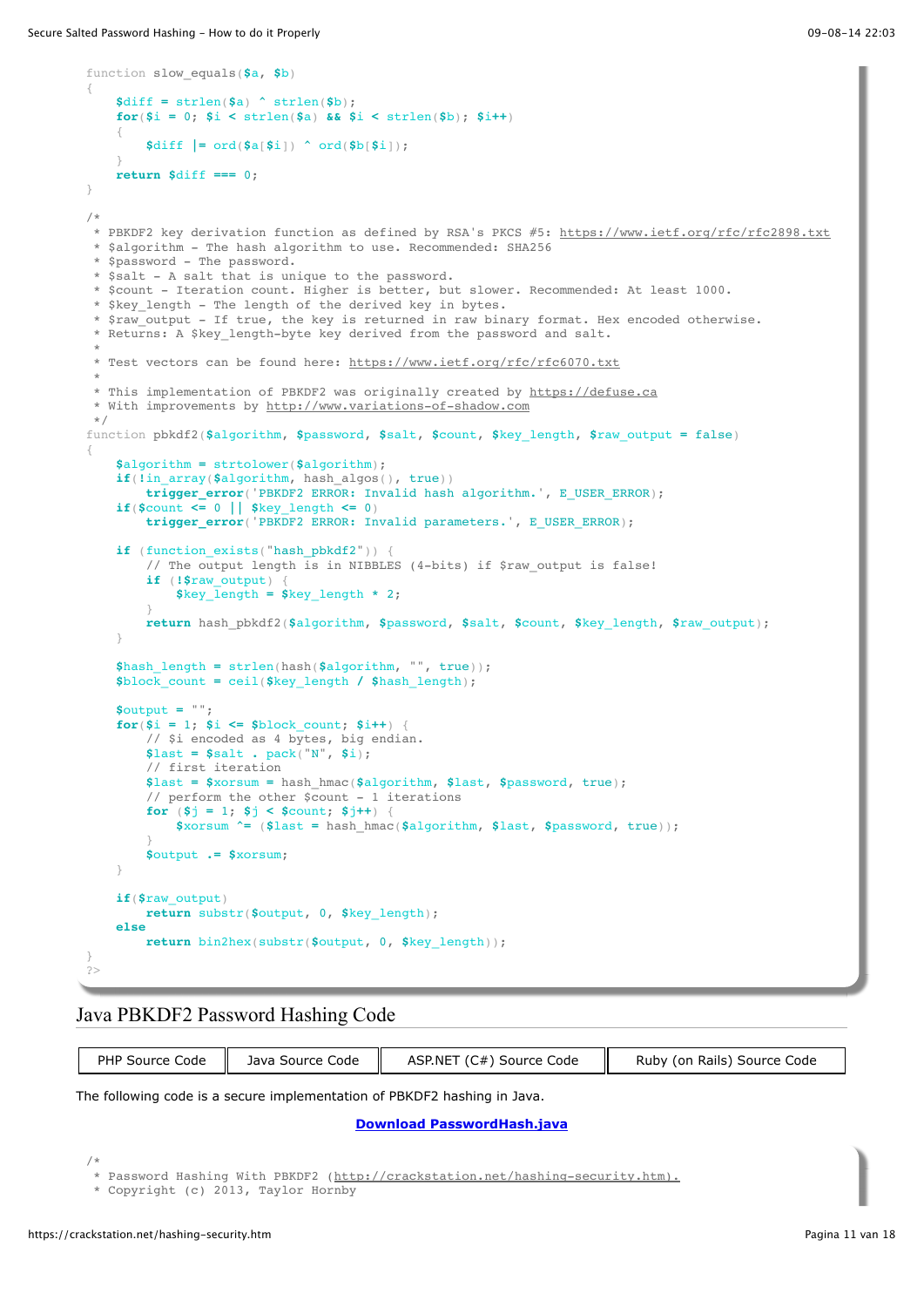\* All rights reserved. \* \* Redistribution and use in source and binary forms, with or without \* modification, are permitted provided that the following conditions are met: \* \* 1. Redistributions of source code must retain the above copyright notice, \* this list of conditions and the following disclaimer. \* \* 2. Redistributions in binary form must reproduce the above copyright notice, \* this list of conditions and the following disclaimer in the documentation \* and/or other materials provided with the distribution. \* \* THIS SOFTWARE IS PROVIDED BY THE COPYRIGHT HOLDERS AND CONTRIBUTORS "AS IS" \* AND ANY EXPRESS OR IMPLIED WARRANTIES, INCLUDING, BUT NOT LIMITED TO, THE \* IMPLIED WARRANTIES OF MERCHANTABILITY AND FITNESS FOR A PARTICULAR PURPOSE \* ARE DISCLAIMED. IN NO EVENT SHALL THE COPYRIGHT HOLDER OR CONTRIBUTORS BE \* LIABLE FOR ANY DIRECT, INDIRECT, INCIDENTAL, SPECIAL, EXEMPLARY, OR \* CONSEQUENTIAL DAMAGES (INCLUDING, BUT NOT LIMITED TO, PROCUREMENT OF \* SUBSTITUTE GOODS OR SERVICES; LOSS OF USE, DATA, OR PROFITS; OR BUSINESS \* INTERRUPTION) HOWEVER CAUSED AND ON ANY THEORY OF LIABILITY, WHETHER IN \* CONTRACT, STRICT LIABILITY, OR TORT (INCLUDING NEGLIGENCE OR OTHERWISE) \* ARISING IN ANY WAY OUT OF THE USE OF THIS SOFTWARE, EVEN IF ADVISED OF THE \* POSSIBILITY OF SUCH DAMAGE. \*/ import java.security.SecureRandom; import javax.crypto.spec.PBEKeySpec; import javax.crypto.SecretKeyFactory; import java.math.BigInteger; import java.security.NoSuchAlgorithmException; import java.security.spec.InvalidKeySpecException; /\* \* PBKDF2 salted password hashing. \* Author: havoc AT defuse.ca \* www:<http://crackstation.net/hashing-security.htm> \*/ public class PasswordHash { public static final String PBKDF2\_ALGORITHM = "PBKDF2WithHmacSHA1"; // The following constants may be changed without breaking existing hashes. public static final int SALT\_BYTE\_SIZE = 24; public static final int HASH\_BYTE\_SIZE = 24; public static final int PBKDF2 ITERATIONS = 1000; public static final int ITERATION\_INDEX = 0; public static final int SALT INDEX = 1; public static final int PBKDF2 INDEX =  $2$ ; /\*\* \* Returns a salted PBKDF2 hash of the password. \* \* @param password the password to hash a salted PBKDF2 hash of the password \*/ public static String createHash(String password) throws NoSuchAlgorithmException, InvalidKeySpecException { **return** createHash(password.toCharArray()); } /\*\* \* Returns a salted PBKDF2 hash of the password. \* \* @param password the password to hash a salted PBKDF2 hash of the password \*/ public static String createHash(char[] password) throws NoSuchAlgorithmException, InvalidKeySpecException { // Generate a random salt SecureRandom random = **new** SecureRandom(); byte[] salt = **new** byte[SALT\_BYTE\_SIZE]; random.nextBytes(salt); // Hash the password byte[] hash = pbkdf2(password, salt, PBKDF2\_ITERATIONS, HASH\_BYTE\_SIZE);

۰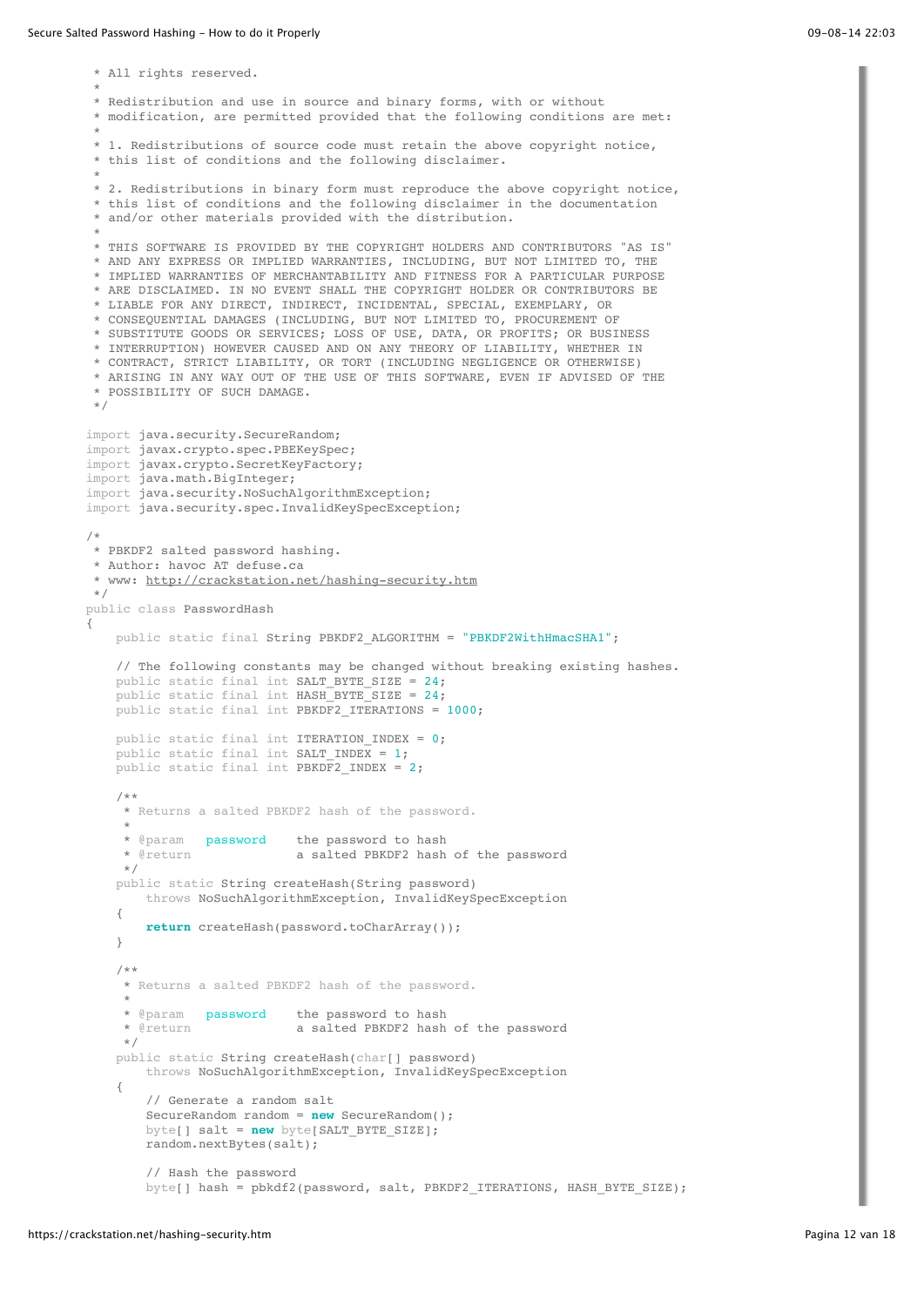```
 // format iterations:salt:hash
         return PBKDF2_ITERATIONS + ":" + toHex(salt) + ":" + toHex(hash);
    }
     /**
     * Validates a password using a hash.
 *
    * @param password the password to check<br>* @param correctHash the hash of the valid
     * @param correctHash the hash of the valid password
                                true if the password is correct, false if not
     */
    public static boolean validatePassword(String password, String correctHash)
        throws NoSuchAlgorithmException, InvalidKeySpecException
     {
         return validatePassword(password.toCharArray(), correctHash);
    }
    /**
     * Validates a password using a hash.
 *
      * @param password the password to check
 * @param correctHash the hash of the valid password
 * @return true if the password is correct, false if not
     */
   public static boolean validatePassword(char[] password, String correctHash)
         throws NoSuchAlgorithmException, InvalidKeySpecException
     {
         // Decode the hash into its parameters
         String[] params = correctHash.split(":");
         int iterations = Integer.parseInt(params[ITERATION_INDEX]);
         byte[] salt = fromHex(params[SALT_INDEX]);
         byte[] hash = fromHex(params[PBKDF2_INDEX]);
        \overline{1/7} Compute the hash of the provided password, using the same salt,
         // iteration count, and hash length
         byte[] testHash = pbkdf2(password, salt, iterations, hash.length);
         // Compare the hashes in constant time. The password is correct if
         // both hashes match.
         return slowEquals(hash, testHash);
    }
    /**
      * Compares two byte arrays in length-constant time. This comparison method
     * is used so that password hashes cannot be extracted from an on-line 
      * system using a timing attack and then attacked off-line.
    * @param a<br>* @param b
                        the first byte array
     * @param b the second byte array<br>* @return true if both byte arr
                       true if both byte arrays are the same, false if not
     */
    private static boolean slowEquals(byte[] a, byte[] b)
     {
         int diff = a.length ^ b.length;
        for(int i = 0; i < a.length &i < b.length; i++)diff | = a[i] \uparrow b[i]; return diff == 0;
    }
     /**
     * Computes the PBKDF2 hash of a password.
 *
     * @param password the password to hash.
      * @param salt the salt
      * @param iterations the iteration count (slowness factor)
     * @param bytes the length of the hash to compute in bytes<br>* @return the PBDKF2 hash of the password
                            the PBDKF2 hash of the password
     */
   private static byte[] pbkdf2(char[] password, byte[] salt, int iterations, int bytes)
         throws NoSuchAlgorithmException, InvalidKeySpecException
     {
         PBEKeySpec spec = new PBEKeySpec(password, salt, iterations, bytes * 8);
         SecretKeyFactory skf = SecretKeyFactory.getInstance(PBKDF2_ALGORITHM);
         return skf.generateSecret(spec).getEncoded();
    }
     /**
      * Converts a string of hexadecimal characters into a byte array.
 *
     * @param hex the hex string
```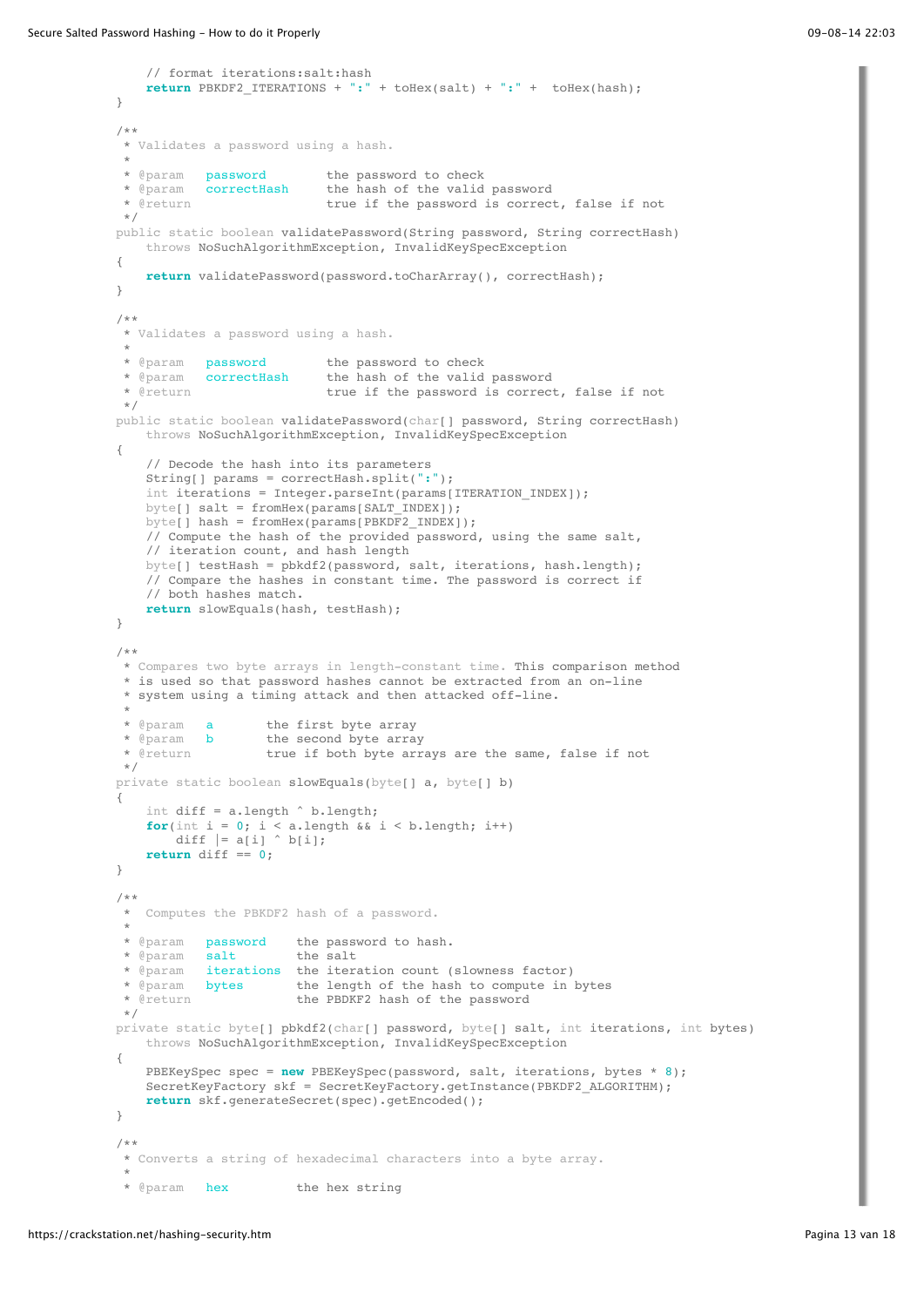```
 * @return the hex string decoded into a byte array
     */
    private static byte[] fromHex(String hex)
    {
        byte[] binary = new byte[hex.length() / 2];
       for(int i = 0; i < binary.length; i++)
        {
           binary[i] = (byte)Integer.parseInt(hex.substring(2*i, 2*i+2), 16);
 }
        return binary;
    }
    /**
     * Converts a byte array into a hexadecimal string.
 *
     * @param array the byte array to convert
                           a length*2 character string encoding the byte array
     */
   private static String toHex(byte[] array)
    {
        BigInteger bi = new BigInteger(1, array);
        String hex = bi.toString(16);
       int paddingLength = \text{(array.length * 2)} - hex.length();
        if(paddingLength > 0)
            return String.format("%0" + paddingLength + "d", 0) + hex;
        else
            return hex;
    }
    /**
     * Tests the basic functionality of the PasswordHash class
 *
     * @param args ignored
     */
    public static void main(String[] args)
    {
        try
\{ // Print out 10 hashes
           for(int i = 0; i < 10; i++)
               System.out.println(PasswordHash.createHash("p\r\nassw0Rd!"));
            // Test password validation
            boolean failure = false;
            System.out.println("Running tests...");
           for(int i = 0; i < 100; i++)\{String password = " "+i;String hash = createHash(password);
                String secondHash = createHash(password);
                if(hash.equals(secondHash)) {
                    System.out.println("FAILURE: TWO HASHES ARE EQUAL!");
                    failure = true;
 }
               String wrongPassword = "++(i+1); if(validatePassword(wrongPassword, hash)) {
                    System.out.println("FAILURE: WRONG PASSWORD ACCEPTED!");
                    failure = true;
 }
                if(!validatePassword(password, hash)) {
                    System.out.println("FAILURE: GOOD PASSWORD NOT ACCEPTED!");
                    failure = true;
 }
 }
            if(failure)
                System.out.println("TESTS FAILED!");
            else
                System.out.println("TESTS PASSED!");
        }
        catch(Exception ex)
\{ System.out.println("ERROR: " + ex);
        }
    }
```
}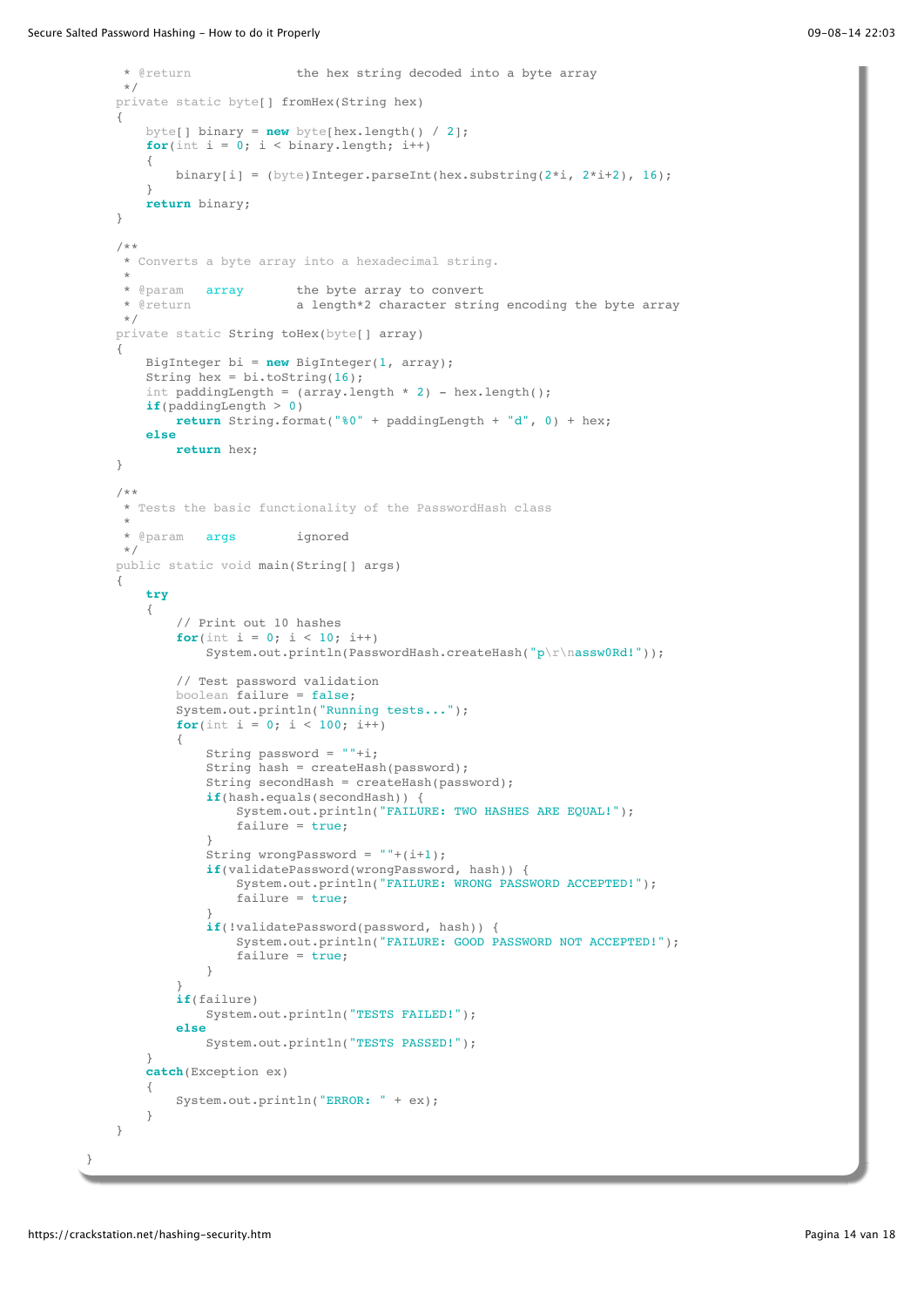# ASP.NET (C#) Password Hashing Code

```
PHP Source Code \parallelJava Source Code \parallelASP.NET (C#) Source Code \parallelRuby (on Rails) Source Code
The following code is a secure implementation of salted hashing in C# for ASP.NET. It is in the
                                       Download PasswordHash.cs
                          here.
 /* 
  * Password Hashing With PBKDF2 (http://crackstation.net/hashing-security.htm).
   * Copyright (c) 2013, Taylor Hornby
   * All rights reserved.
  *
   * Redistribution and use in source and binary forms, with or without 
   * modification, are permitted provided that the following conditions are met:
  *
   * 1. Redistributions of source code must retain the above copyright notice, 
   * this list of conditions and the following disclaimer.
  *
   * 2. Redistributions in binary form must reproduce the above copyright notice,
   * this list of conditions and the following disclaimer in the documentation 
   * and/or other materials provided with the distribution.
  *
   * THIS SOFTWARE IS PROVIDED BY THE COPYRIGHT HOLDERS AND CONTRIBUTORS "AS IS" 
   * AND ANY EXPRESS OR IMPLIED WARRANTIES, INCLUDING, BUT NOT LIMITED TO, THE 
   * IMPLIED WARRANTIES OF MERCHANTABILITY AND FITNESS FOR A PARTICULAR PURPOSE 
   * ARE DISCLAIMED. IN NO EVENT SHALL THE COPYRIGHT HOLDER OR CONTRIBUTORS BE 
   * LIABLE FOR ANY DIRECT, INDIRECT, INCIDENTAL, SPECIAL, EXEMPLARY, OR 
   * CONSEQUENTIAL DAMAGES (INCLUDING, BUT NOT LIMITED TO, PROCUREMENT OF 
   * SUBSTITUTE GOODS OR SERVICES; LOSS OF USE, DATA, OR PROFITS; OR BUSINESS 
   * INTERRUPTION) HOWEVER CAUSED AND ON ANY THEORY OF LIABILITY, WHETHER IN 
  * CONTRACT, STRICT LIABILITY, OR TORT (INCLUDING NEGLIGENCE OR OTHERWISE) 
  * ARISING IN ANY WAY OUT OF THE USE OF THIS SOFTWARE, EVEN IF ADVISED OF THE 
   * POSSIBILITY OF SUCH DAMAGE.
   */
 using System;
 using System.Text;
 using System.Security.Cryptography;
 namespace PasswordHash
 {
      /// <summary>
      /// Salted password hashing with PBKDF2-SHA1.
      /// Author: havoc AT defuse.ca
      /// www: http://crackstation.net/hashing-security.htm
      /// Compatibility: .NET 3.0 and later.
      /// </summary>
      public class PasswordHash
      {
          // The following constants may be changed without breaking existing hashes.
         public const int SALT_BYTE_SIZE = 24;
         public const int HASH BYTE SIZE = 24;
         public const int PBKDF2 ITERATIONS = 1000;
         public const int ITERATION INDEX = 0;
         public const int SALT INDEX = 1;
          public const int PBKDF2_INDEX = 2;
          /// <summary>
          /// Creates a salted PBKDF2 hash of the password.
          /// </summary>
          /// <param name="password">The password to hash.</param>
          /// <returns>The hash of the password.</returns>
          public static string CreateHash(string password)
 \{ // Generate a random salt
              RNGCryptoServiceProvider csprng = new RNGCryptoServiceProvider();
             byte[] salt = new byte[SALT BYTE SIZE];
              csprng.GetBytes(salt);
              // Hash the password and encode the parameters
              byte[] hash = PBKDF2(password, salt, PBKDF2_ITERATIONS, HASH_BYTE_SIZE);
             return PBKDF2 ITERATIONS + ":"
```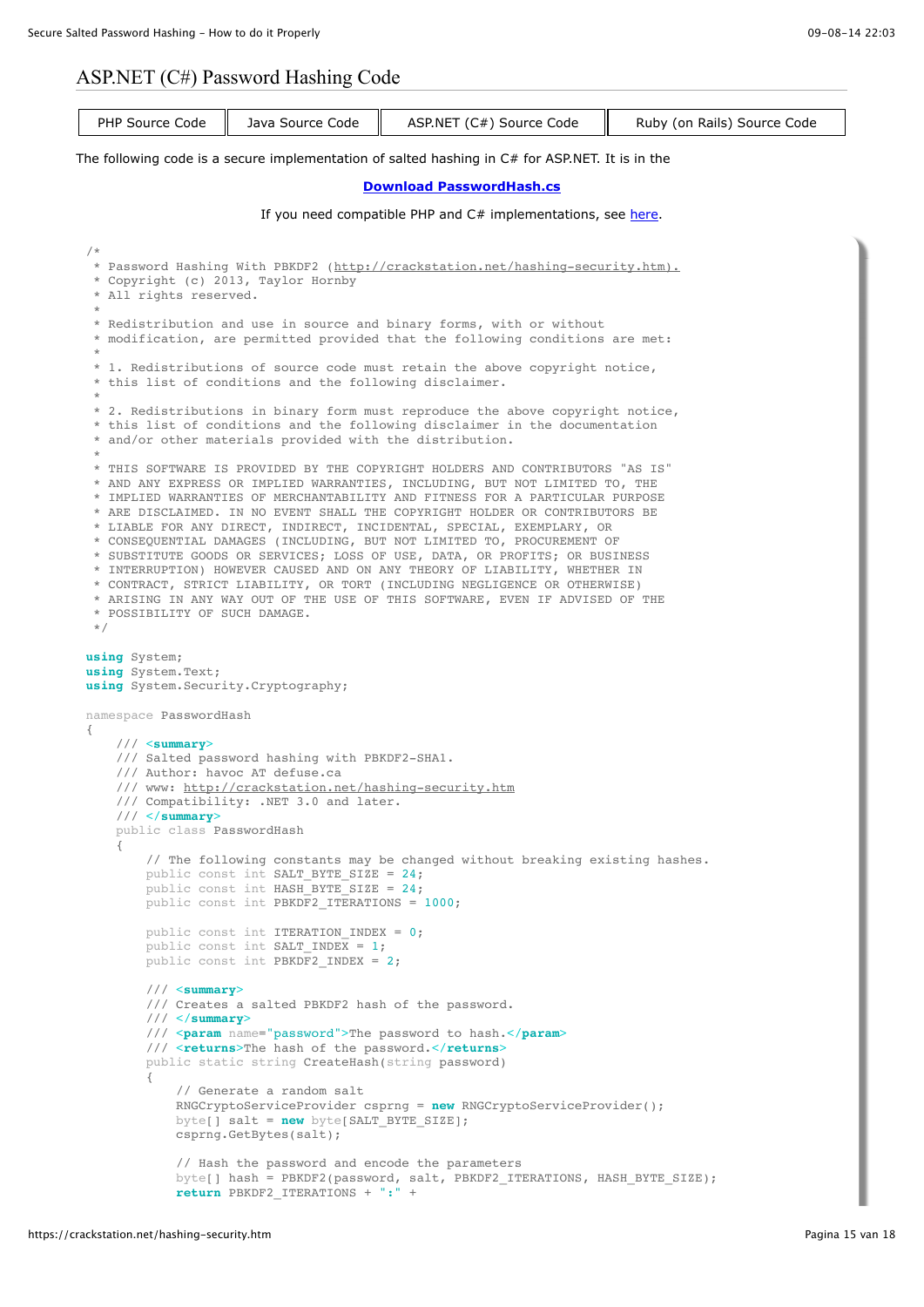```
 Convert.ToBase64String(salt) + ":" +
                Convert.ToBase64String(hash);
         }
         /// <summary>
         /// Validates a password given a hash of the correct one.
         /// </summary>
         /// <param name="password">The password to check.</param>
         /// <param name="correctHash">A hash of the correct password.</param>
         /// <returns>True if the password is correct. False otherwise.</returns>
       public static bool ValidatePassword(string password, string correctHash)
\{ // Extract the parameters from the hash
            char[] delimiter = \{ ' : ' \};
            string[] split = correctHash.Split(delimiter);
             int iterations = Int32.Parse(split[ITERATION_INDEX]);
            byte[] salt = Convert.FromBase64String(split[SALT_INDEX]);
            byte[] hash = Convert.FromBase64String(split[PBKDF2_INDEX]);
             byte[] testHash = PBKDF2(password, salt, iterations, hash.Length);
             return SlowEquals(hash, testHash);
        }
         /// <summary>
         /// Compares two byte arrays in length-constant time. This comparison
         /// method is used so that password hashes cannot be extracted from
         /// on-line systems using a timing attack and then attacked off-line.
         /// </summary>
         /// <param name="a">The first byte array.</param>
         /// <param name="b">The second byte array.</param>
         /// <returns>True if both byte arrays are equal. False otherwise.</returns>
        private static bool SlowEquals(byte[] a, byte[] b)
\{uint diff = (uint)a.Length ^ (uint)b.Length;
            for (int i = 0; i < a. Length \&b i < b. Length; i++)diff = (uint)(a[i] \hat{b} b[i]);
             return diff == 0;
        }
         /// <summary>
         /// Computes the PBKDF2-SHA1 hash of a password.
         /// </summary>
         /// <param name="password">The password to hash.</param>
         /// <param name="salt">The salt.</param>
         /// <param name="iterations">The PBKDF2 iteration count.</param>
         /// <param name="outputBytes">The length of the hash to generate, in bytes.</param>
         /// <returns>A hash of the password.</returns>
        private static byte[] PBKDF2(string password, byte[] salt, int iterations, int outputBytes)
\{ Rfc2898DeriveBytes pbkdf2 = new Rfc2898DeriveBytes(password, salt);
             pbkdf2.IterationCount = iterations;
             return pbkdf2.GetBytes(outputBytes);
        }
    }
```
#### Ruby (on Rails) Password Hashing Code

|  | PHP Source Code   Java Source Code | ASP.NET (C#) Source Code | Ruby (on Rails) Source Code |
|--|------------------------------------|--------------------------|-----------------------------|
|--|------------------------------------|--------------------------|-----------------------------|

The following is a secure implementation of salted PBKDF2 password hashing in Ruby. The code is

#### **[Download PasswordHash.rb](https://crackstation.net/source/password-hashing/PasswordHash.rb)**

```
# Password Hashing With PBKDF2 (http://crackstation.net/hashing-security.htm).
# Copyright (c) 2013, Taylor Hornby
# All rights reserved.
# 
# Redistribution and use in source and binary forms, with or without 
# modification, are permitted provided that the following conditions are met:
# 
# 1. Redistributions of source code must retain the above copyright notice, 
# this list of conditions and the following disclaimer.
# 
# 2. Redistributions in binary form must reproduce the above copyright notice,
```
}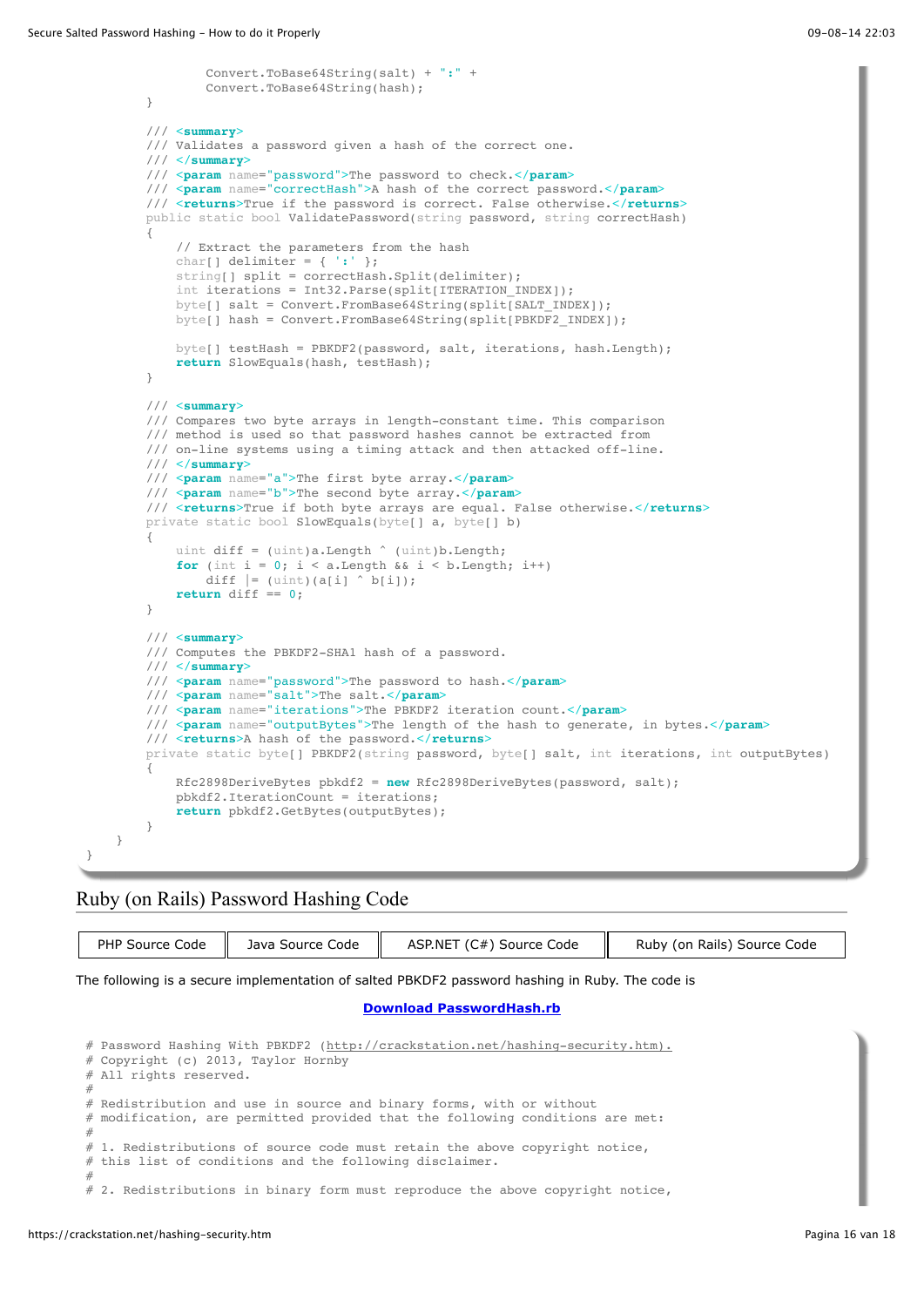```
# this list of conditions and the following disclaimer in the documentation 
# and/or other materials provided with the distribution.
# 
# THIS SOFTWARE IS PROVIDED BY THE COPYRIGHT HOLDERS AND CONTRIBUTORS "AS IS" 
# AND ANY EXPRESS OR IMPLIED WARRANTIES, INCLUDING, BUT NOT LIMITED TO, THE 
# IMPLIED WARRANTIES OF MERCHANTABILITY AND FITNESS FOR A PARTICULAR PURPOSE 
# ARE DISCLAIMED. IN NO EVENT SHALL THE COPYRIGHT HOLDER OR CONTRIBUTORS BE 
# LIABLE FOR ANY DIRECT, INDIRECT, INCIDENTAL, SPECIAL, EXEMPLARY, OR 
# CONSEQUENTIAL DAMAGES (INCLUDING, BUT NOT LIMITED TO, PROCUREMENT OF 
# SUBSTITUTE GOODS OR SERVICES; LOSS OF USE, DATA, OR PROFITS; OR BUSINESS 
# INTERRUPTION) HOWEVER CAUSED AND ON ANY THEORY OF LIABILITY, WHETHER IN 
# CONTRACT, STRICT LIABILITY, OR TORT (INCLUDING NEGLIGENCE OR OTHERWISE) 
# ARISING IN ANY WAY OUT OF THE USE OF THIS SOFTWARE, EVEN IF ADVISED OF THE 
# POSSIBILITY OF SUCH DAMAGE.
require 'securerandom'
require 'openssl'
require 'base64'
# Salted password hashing with PBKDF2-SHA1.
# Authors: @RedragonX (dicesoft.net), havoc AT defuse.ca 
# www: http://crackstation.net/hashing-security.htm
module PasswordHash
   # The following constants can be changed without breaking existing hashes.
  PBKDF2 ITERATIONS = 1000
  SALT BYTE SIZE = 24 HASH_BYTE_SIZE = 24
  HASH SECTIONS = 4SECTION DELIMITER = ':'
   ITERATIONS_INDEX = 1
  SALT INDEX = 2HASH INDEX = 3
   # Returns a salted PBKDF2 hash of the password.
  def self.createHash( password )
    salt = SecureRandom.base64( SALT BYTE SIZE )
     pbkdf2 = OpenSSL::PKCS5::pbkdf2_hmac_sha1(
      password,
       salt,
     PBKDF2_ITERATIONS,
      HASH_BYTE_SIZE
\qquad \qquad return ["sha1", PBKDF2_ITERATIONS, salt, Base64.encode64( pbkdf2 )].join( SECTION_DELIMITER )
   end
   # Checks if a password is correct given a hash of the correct one.
   # correctHash must be a hash string generated with createHash.
  def self.validatePassword( password, correctHash )
    params = correctHash.split( SECTION DELIMITER )
     return false if params.length != HASH_SECTIONS
     pbkdf2 = Base64.decode64( params[HASH_INDEX] )
     testHash = OpenSSL::PKCS5::pbkdf2_hmac_sha1(
      password,
       params[SALT_INDEX],
      params[ITERATIONS_INDEX].to i,
       pbkdf2.length
    \rightarrow return pbkdf2 == testHash
   end
   # Run tests to ensure the module is functioning properly.
   # Returns true if all tests succeed, false if not.
   def self.runSelfTests
     puts "Sample hashes:"
     3.times { puts createHash("password") }
     puts "\nRunning self tests..."
    @6a11Pass = true correctPassword = 'aaaaaaaaaa'
     wrongPassword = 'aaaaaaaaab'
     hash = createHash(correctPassword)
     assert( validatePassword( correctPassword, hash ) == true, "correct password" )
```